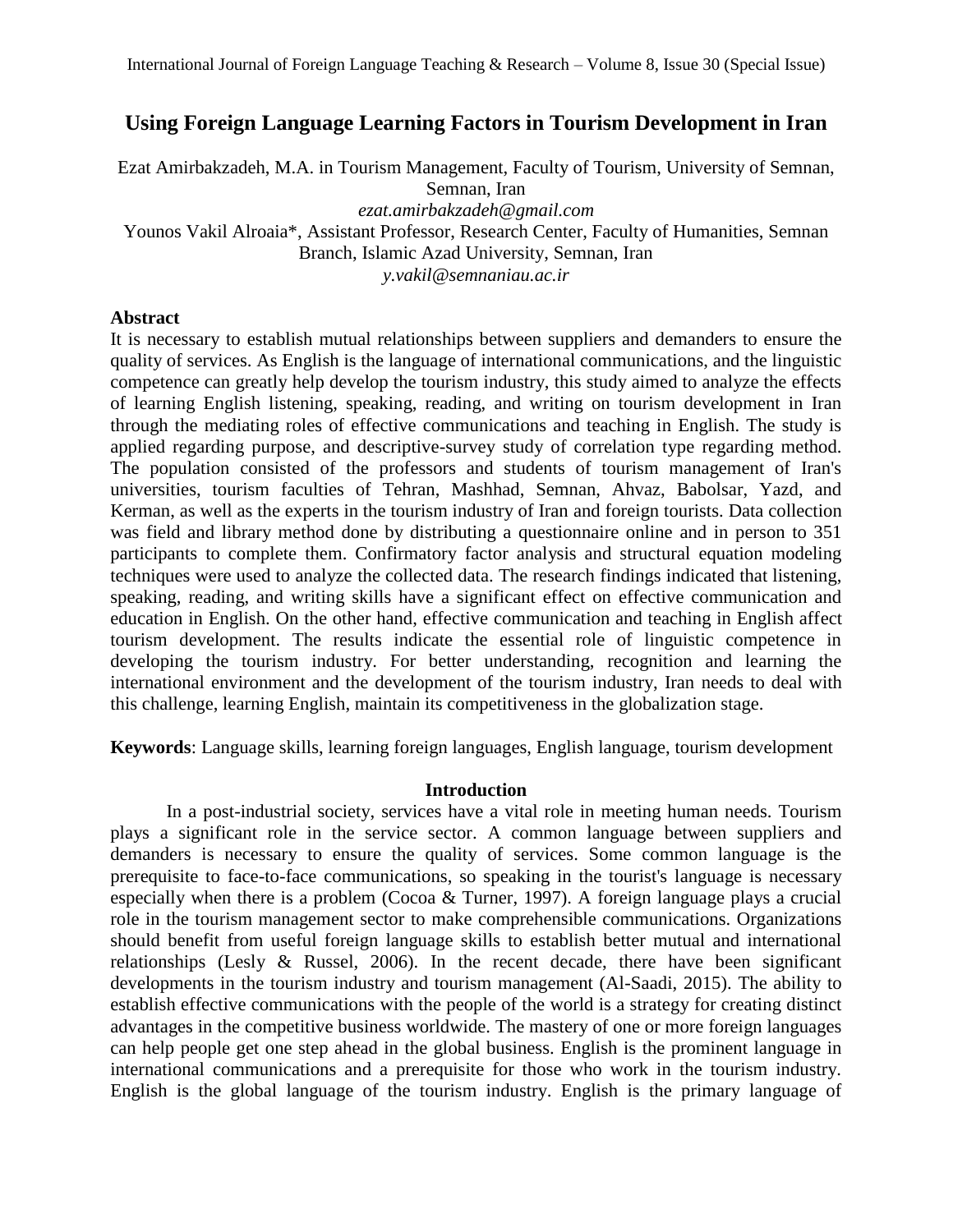international communications. It is essential to those who work in the tourism industry. Accordingly, it is essential for those who work in the industry to be fluent in English. Moreover, they should learn the basic and social skills of the English language to work in different tourism sectors (Alison, 2016). In recent decades, it has extensively been accepted that English is the international business mediating language, and thus companies select English as their official language every day due to the importance of establishing effective communications (Charles, 2007). According to Simion (2012), English is the tourism language, and the tourism discourse has affected the other concepts of the tourism phenomenon. English is of great importance in dialogue and understanding between tourists and tourist facilities, and also activates the tourism organization to move forward (Titengum & Welsh, 2010). English is the language of global trade, business, and tourism since most tourism authorities and officials communicate with tourists and immigrants in English in the society (Simion, 2012).

Nowadays, English is not related to the countries known as its origins (such as the USA, England, and Ireland) it is an international language in a global sense. English is no longer considered the exclusive right of English speakers of the native language. More than ever, it belongs to the international community across continents (Vanconich; Vanconich & Nitchine, 2012). English is now taught as a second language extensively in over 100 countries such as China, Russia, Germany, Spain, and Egypt. It is known as the global language in the tourism industry in Brazil and many other countries and emerges as the dominant foreign language at schools and replaces the other languages (Crystal, 2003). Considering the importance of foreign languages, the European Union emphasizes the spread of multilingualism instead of knowing only one foreign language (Lesly, & Russel, 2006).

Thus, understanding and meeting the needs wants, and expectations of guests and tourists are crucial elements in satisfying tourists stay in the host country. Effective communicative skills in English writing and speaking are considerable skills in the tourism industry at different levels and areas of entertainment tourism, ecotourism, science tourism, sports tourism, and health tourism. On the other hand, tourists face communication and temporal bottlenecks due to the lack of written English information and sufficient English explanations in the alleys and streets in Iran for finding directions to different places. There are also no English explanations of tourist attractions, accommodations, and even many hotels. Moreover, tourists may lose the possibility of face-to-face communication with people and familiarity with the heritage of spiritual culture as well as other aspects of the rich and indigenous culture of the country, or sometimes the lack of verbal and conceptual communication may lead to misunderstandings. Given the modern information era, such an inability has recently become a significant problem for some careers. This problem should be rooted in the public education system (Asadnia, 2014). In Iran, besides the academic environment, the lack of communication in English among the young people and adults has a direct impact on the tourism industry, so that most people, despite the spirit of hospitality, do not have the ability to have dialogue and face-to-face communication to provide the opportunity with eager tourists to transfer their rich culture.

English globalization is so rapid and people are aware of the importance and necessity of this language in their future career and academic success. However, Iran's education system pays scant attention to such development due to political constraints (Borjian, 2013). According to recent studies conducted in Iran, both school and university students have a positive attitude towards English. Nevertheless, some of the language learners admit that they are anxious that they might be unable to learn English (Atef & Kashani, 2011). Many of the Iranian researchers have focused on the importance of developing tourism in Iran by emphasizing the analysis of infrastructures. However, no infrastructures have been provided for mastery over English as an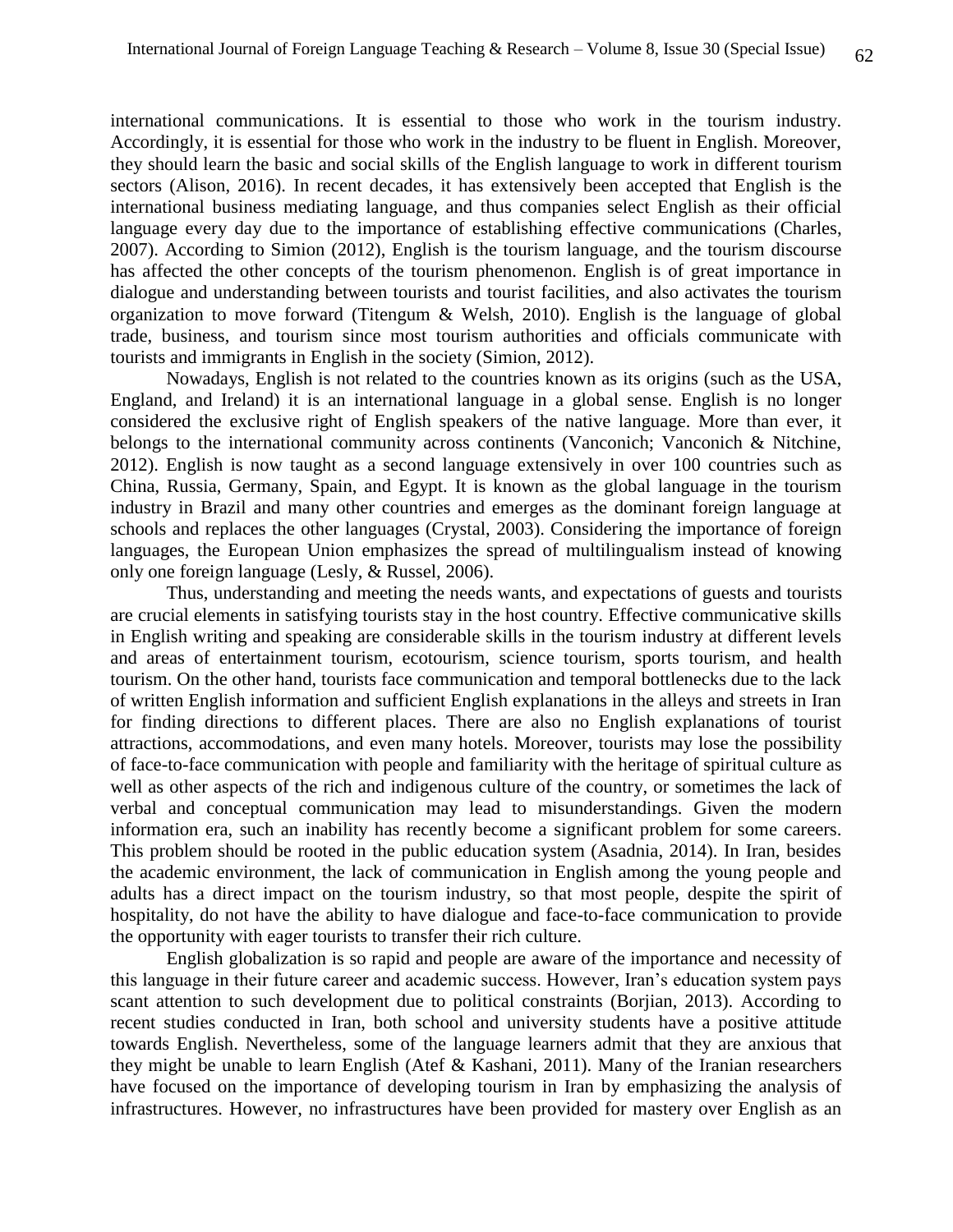international language used in different sectors of the tourism industry. Analyzing the higher education and reviewing the literature, the researcher found out that most of the previous studies generally concerned other countries rather than Iran and the Iranian just dealt with the problem of poor English skills in Iran's tourism industry in merely short notes. Hence, the researcher decided to conduct this study to investigate the importance of using English in the tourism industry.

#### **Theoretical Framework**

### **Tourism development and the role of language**

Language is a system of spoken or written symbols, which can connect ideas, emotions, and experiences (Hollander, 1971). Understanding the role of language by organizations enables them to enhance their proficiency (Karsten et.al 2006, Chen et.al 2006), employ new technologies (Thitthongkam & Walsh, 2010b), increase customer satisfaction and have effective management in the tourism industry (Dickson and Huyton 2008). Since English has become international and the fourth widely spoken language in the world, and in terms of English speakers is the most spoken official language (Simion, 2012), it is increasingly necessary for tourism professional to develop their English language skills, so that they can fulfill the needs of the tourists (Bobanovic & Grzinic, 2011).

# **Receptive and productive skills**

When learning a language, receptive and productive skills are developed. Receptive skills include understanding when listening and reading while receiving and decoding the language to understand the message. Productive skills include writing and speaking when the language is used to convey the message to others through writing and speaking. When learning the English language, language learners learn all these skills. The relationship between productive and receptive skills is complex that supports other skills. The receptive skills are essential parts of language skills and the base for some parts of the productive ones. For example, acquiring reading skill may help develop writing skill. Receptive and productive skills are inseparable, and one cannot exist without the other. While learning a foreign language, receptive skills are used first and followed by practical application of productive skills. Not having applied one of them to the learning process, the result will not be complete (Golkova & Hubackova, 2014). Once, all these layers are successfully incorporated, it means that uniting receptive and productive skills is applied effectively and language learning occurs and then desired result which is communication can be achieved (Su, 2007; Oxford, 2001).

### **Listening skill**

Listening skill is an important skill where one receives the others' messages and the greater listening skills is the more effective communication becomes (Lindsay & Knight, 2006). Speaking would not establish communications by itself unless what is said understood by the other party. Thus, listening comprehension is essential in communicating (Rivers, 1966) and occurs through good listening skill. Listening skill affects customer interactions and depending on the circumstances may determine if the customers remain or not (Lohrey, 2017).

#### **Speaking skill**

Speaking skill is one of the most important and hardest skill in language learning (McLaren & Madrid, 1996). The vital function of the language is for interaction and communication. While speaking, they want to express their ideas, opinions, and wishes or start up a friendship or social relationship. "Transactional language" and "Interactional language" are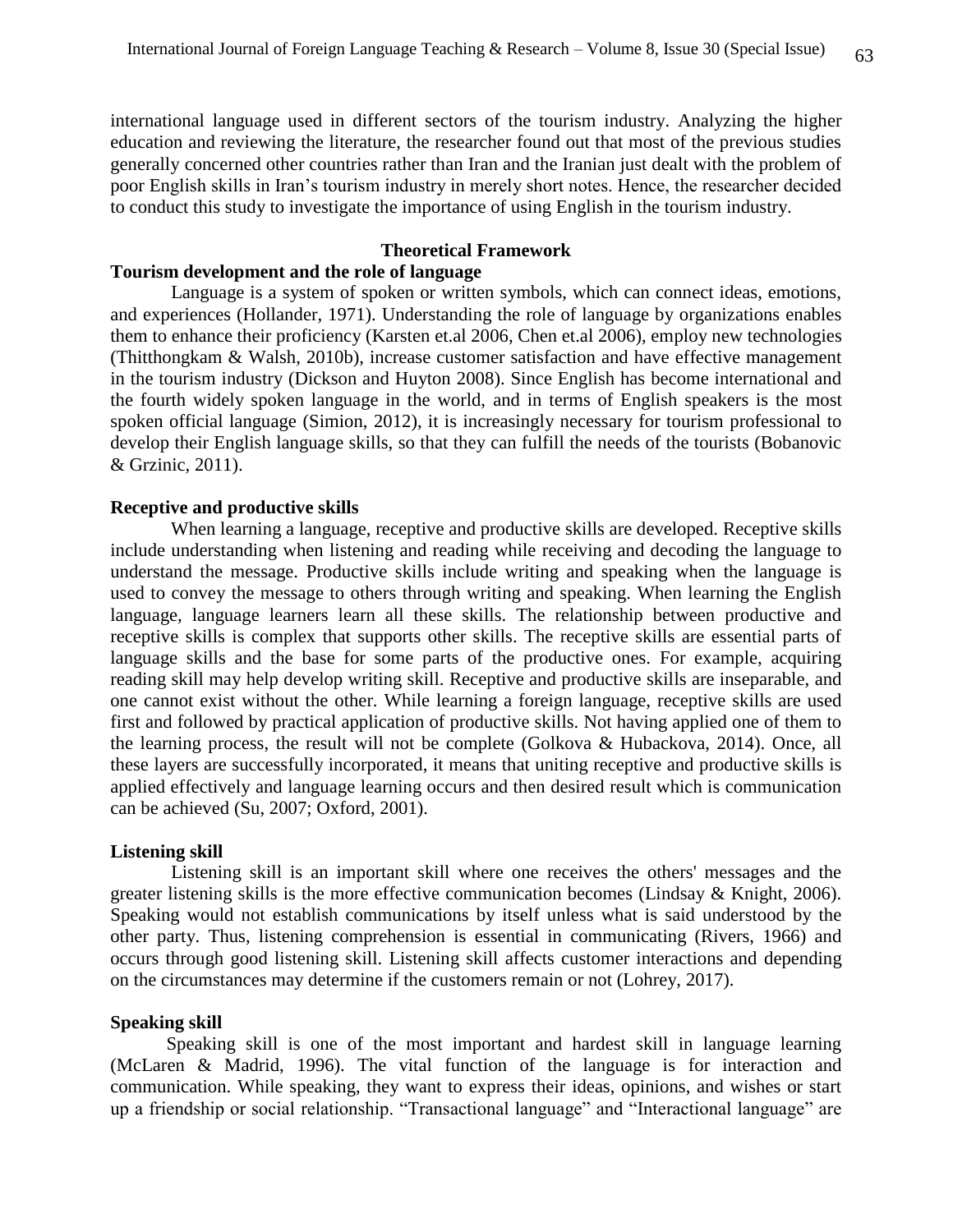used in verbal communications. The negotiation language includes information used to convey interactive language message. Speaking skill in English is crucial because it enhances communication (Mundhe, 2015). Whenever lecturers want to express their ideas or inform others about a subject, they use verbal communication. They use language according to their goals. For effective communication a speaker and a listener are essential. In a face to face interaction, the speaker can use a different range of facial expressions and body language to help to communicate and convey the message (Harmer, 2007). It is seen that listening and speaking skills are indispensable to communicate verbally. One understands the spoken language while listening (Mundhe, 2015).

### **Reading skill**

Reading skill is a receptive skill and is essential to comprehend what is read. Specific knowledge is required to gain this skill. The knowledge of the relationship between words and understanding the writer's aim of sending the message are essential. Moreover, understanding the context and reading comprehension requires diligence practice. Through mastering the reading and comprehension skill, one can understand what they read, realize the complicated parts, track it, and discover it by connecting it to their previous experience and knowledge to achieve the writer's purpose. Developing reading skill and strong reading comprehension are crucial for a scientific and professional personal life (Smith, 2016). Poor reading and comprehension skill in many international industries and occupations, especially the tourism industry, would not only lead to recession in one's job rating but also hurt tourism interactions.

#### **Writing skill**

Writing is the strategies, methods, and decision making employed by writers when they write. Writing is a complex process of planning, drafting, reviewing and revising (Richards & Schmidt, 2013). As people who work in the tourism industry should write letters take notes and complete notes and reports, they should highly develop their writing skills. As people who work in the tourism industry should write letters and reports, take notes and then complete them, they should highly develop their writing skills. Accordingly, they should have enough knowledge to check the details and their accuracy (Thitthongkam, Walsh, & Bunchapattanasakda, 2011). The main reason why tourism professionals write in English is their business requirement (Bobanovic & Grzinic, 2011). The ability to write in a clear and professional way is vital for this business. Promoting writing skill in the tourism industry is a requirement.

Therefore, based on theoretical framework, the conceptual model is shown in Fig 1.

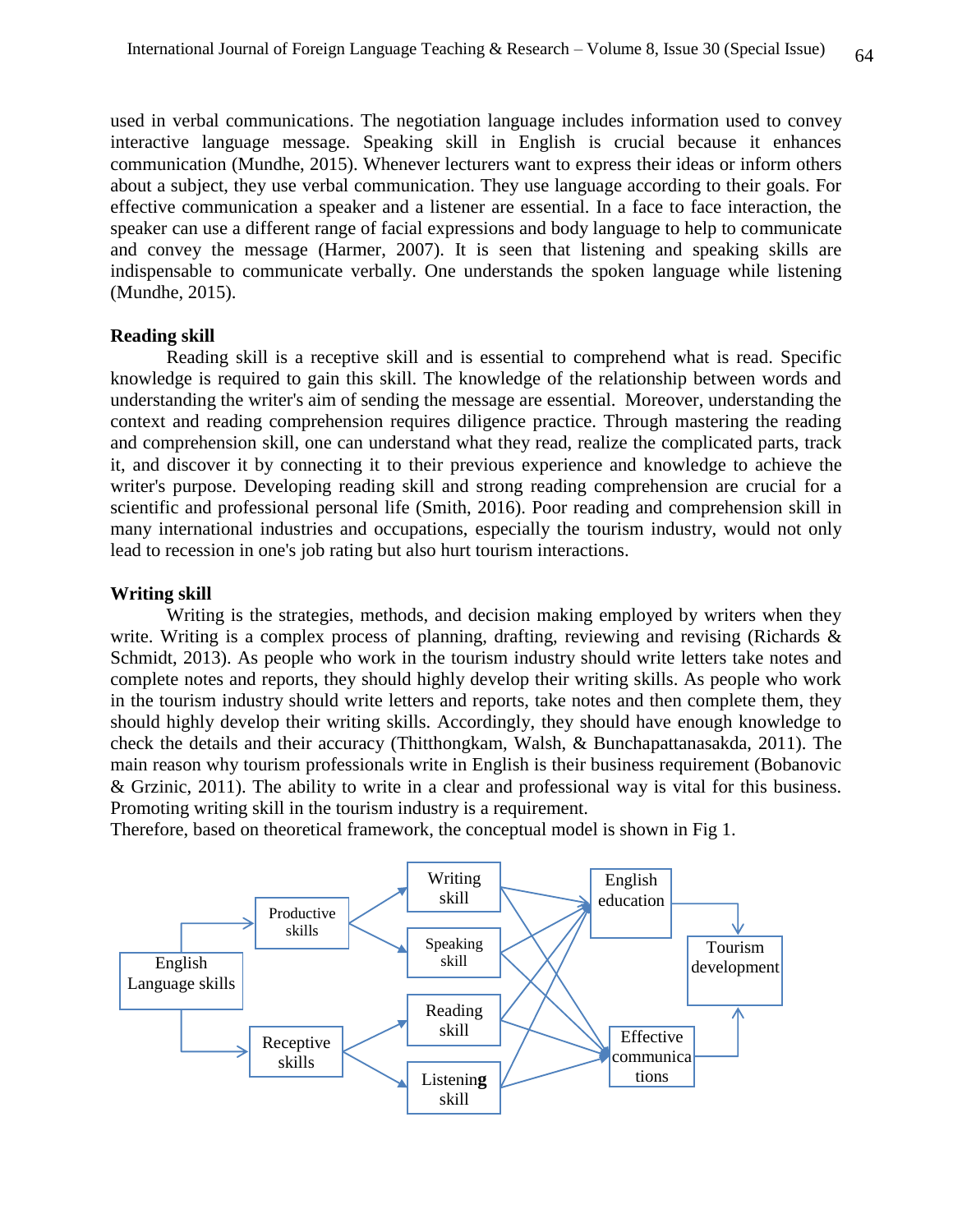# **Figure 1.** *Conceptual Framework of the Study*

#### **Review of the Literature**

There are many studies on language learning and its effect on tourism. The studies are in agreement with global learning and the development of tourism industry in different countries. Since the 1970s, single language based tourism has changed dramatically (Wissot, 1970) and therefore, research and studies reflecting these changes in learning a foreign language and tourism education. The studies and English learning ways for communicating with foreign tourists become an endless issue with a series of related and complicated factors. One of the noticeable notions that most trips are emotionally and socially attached to the host culture considers the importance of learning language skills (Brecht, Davidson, & Ginsberg, 1995). Therefore, the aim of this section is reviewing studies on learning a foreign language and developing tourism. The researcher investigated thoroughly. However, she could not find any national studies. Anyway, the literature divided into two sections. The first section examines the studies conducted by scholars in detail and the indices used. In the second section, brief studies presented in the table format so that a clearer understanding of the research problem and its angles can be achieved, and discovered the gap in research.

Kay and Russette (2000) conducted a study on the importance of the effect of English on tourism in Croatia. The study proves that communication skills are crucial elements in the tourism industry, hospitality, and other related industries in all forms and styles. The study was conducted among tourism industry staff and tourism students based on questions about the importance of communication skills in English i.e., speaking, reading, listening, and writing. The results indicate the importance of effective communication among language learning, hospitality training, and educational programs. To some extent, among four English language skills, speaking skills and oral communication are more important than written communication in the tourism industry, although, both skills have considerable importance and function in achieving employees' success (Kay & Rossette, 2000).

Sindik and Božinović (2013) studied the perceived importance of foreign languages for the tourism profession by students at different years of study in the American College of Management and Technology in Croatia. The researchers were interested in the subject due to the mother tongue diversity. The total number of participants was 107; say, 58 males and 49 females. The participants were 46 senior, 61 junior who studied Hospitality Management and Services. The mother tongue of 89 students was Croatian, and the 18 others were native speakers of Bosnian, English, Macedonian, Montenegrin, Albanian, Serbian, German, Norwegian, and Italian. English was the first foreign language of 91 participants. Moreover, the second foreign language of 28 participants was German, 40 Italian, 11 French, 22 Spanish, 5 English, and 1 Russian. Of the participants, 29 could speak in three and 12 in four foreign languages. The results did not show a significant difference in the role of the different foreign languages among senior and junior students, while English as the most important foreign language showed a positive and meaningful impact on students success and tourism development. Summary of some studies presented in Table 1 would prove the positive impact of the learning of the English language on tourism development.

| Researcher    | Goal              | <b>Methodology</b> | Index           | <b>Result</b> |  |
|---------------|-------------------|--------------------|-----------------|---------------|--|
| Tziora et al. | Investigating the | Descriptive-       | Language skills | Results show  |  |
| (2016)        | role of foreign   | survey:            | including       | that learning |  |

**Table 1.** *Some studies on language skills and tourism development*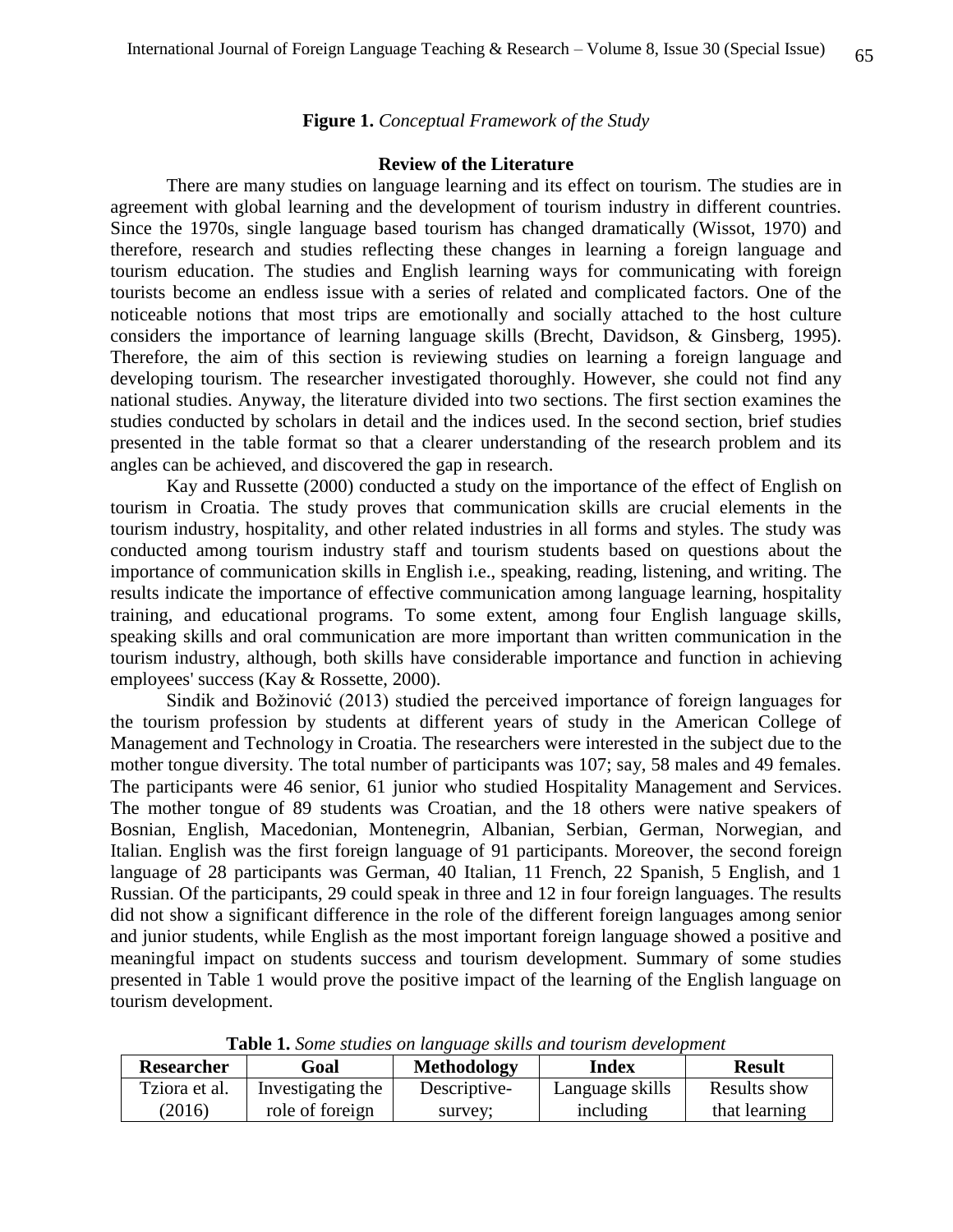|                | languages in           | Data collected   | listening,               | foreign           |
|----------------|------------------------|------------------|--------------------------|-------------------|
|                | Hospitality            | through online   | speaking,                | languages has a   |
|                | Management in          | questionnaires;  | reading and              | positive and      |
|                | a number of            | Data analyzed    | writing skills and       | significant       |
|                | Greek hotels           | using SPSS       | effective                | impact on         |
|                |                        |                  | communication            | hospitality       |
|                |                        |                  | skill                    | management.       |
|                |                        |                  |                          | Therefore,        |
|                |                        |                  |                          | mastering a       |
|                |                        |                  |                          | foreign language  |
|                |                        |                  |                          | is a prerequisite |
|                |                        |                  |                          | for the tourism   |
|                |                        |                  |                          | industry.         |
| Tetbeck        | The study of the       | Data collecting  | Listening,               | Listening,        |
| (2016)         | attitude of 222        | tool in this     | Speaking,                | Speaking,         |
|                | tourism guide          | survey research  | Reading, and             | Reading, and      |
|                | students in one        | was              | Writing                  | Writing variables |
|                | of Turkish state       | questionnaire    | variables                | profession. But   |
|                | universities           |                  |                          | they had          |
|                | about the              |                  |                          | negative attitude |
|                |                        |                  |                          |                   |
|                | English language       |                  |                          | towards taking    |
| Promrak et al. | course<br>The research | Mixed method     |                          | exam              |
|                |                        |                  | English<br>communication | The results prove |
| (2015)         | aims at                | research; data   |                          | the content of    |
|                | conducting a           | collection       | needs and issues         | this course is in |
|                | training course        | through a        |                          | line with the     |
|                | based on the           | questionnaire,   |                          | needs of the      |
|                | needs analysis         | the English      |                          | students and will |
|                | for the                | internship       |                          | be useful for     |
|                | development of         | course, pre and  |                          | their education   |
|                | tourism and            | post-exam, and   |                          | in tourism and    |
|                | hospitality field      | semi-structured  |                          | hospitality.      |
|                | of study in            | interviews; data |                          |                   |
|                | Bangkok.               | analysis through |                          |                   |
|                |                        | using SPSS and   |                          |                   |
|                |                        | content analysis |                          |                   |
| Prabhu &       | Understanding          | Descriptive-     | English                  | The results       |
| Wani           | the importance         | quantitative     | listening,               | indicate there is |
| (2015)         | of English             | research method; | speaking,                | a significant     |
|                | language skills        | data collection  | reading, and             | correlation       |
|                | in the Indian          | through          | writing skills and       | between fluency   |
|                | Hospitality            | distributing a   | hospitality              | in English        |
|                | Industry and           | questionnaire;   | development              | language skills   |
|                | existing               | data analysis    | variables                | and the           |
|                | challenges             | through using    |                          | development of    |
|                |                        | <b>SPSS</b>      |                          | tourism and       |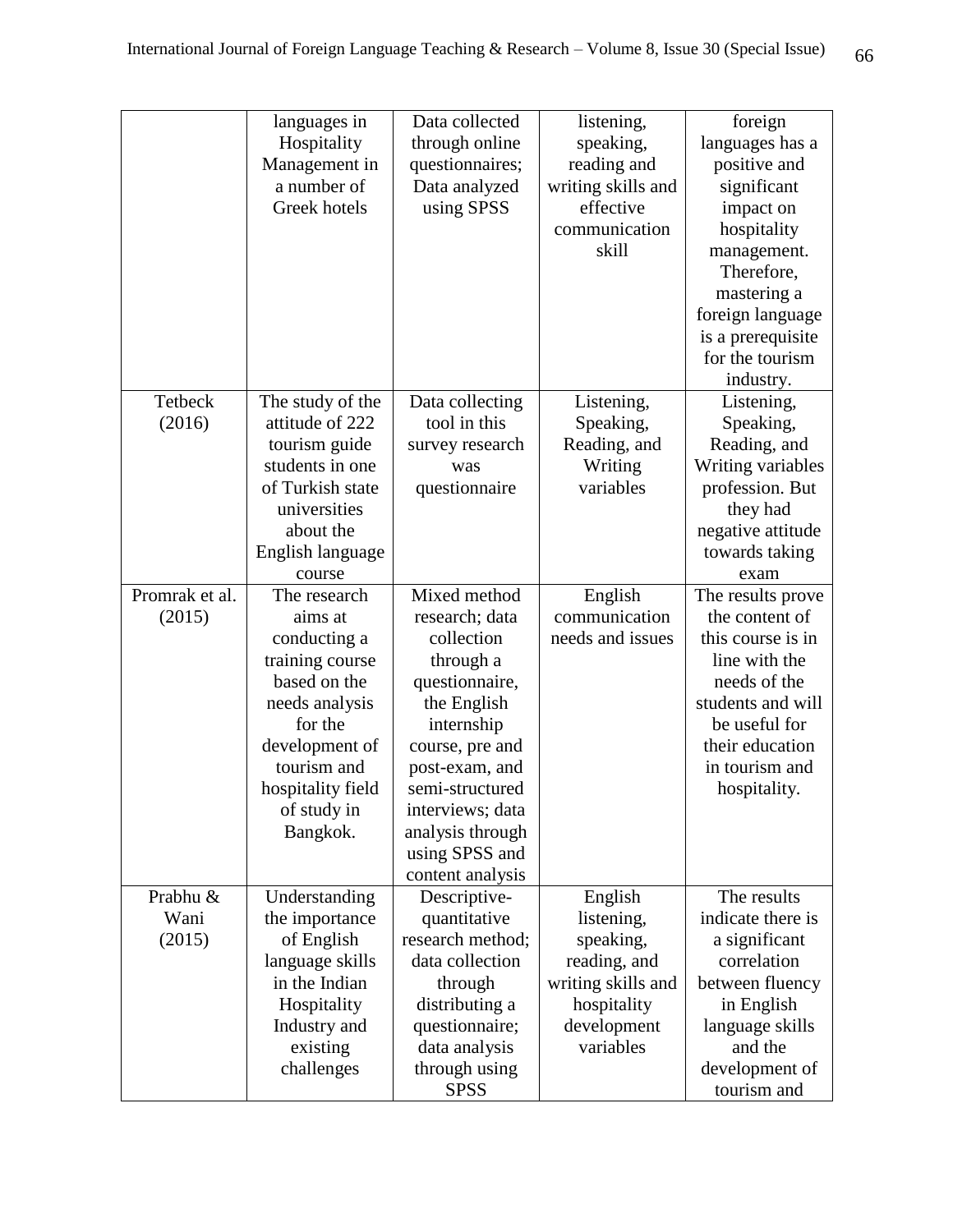|          |                       |                   |                 | hospitality.       |
|----------|-----------------------|-------------------|-----------------|--------------------|
| Aldohon  | Investigate the       | The descriptive   | English         | The results show   |
| (2014)   | English language      | study; the data   | listening,      | the Jordan         |
|          | needs and issues      | collected         | speaking,       | tourism police     |
|          | of Jordan             | through a five-   | reading, and    | lack of mastery    |
|          | <b>Tourism Police</b> | Likert scale      | writing skills  | of English         |
|          |                       | questionnaire     |                 | listening and      |
|          |                       | distribution; the |                 | speaking skills    |
|          |                       | data analyzing    |                 | have a             |
|          |                       | through using     |                 | significant effect |
|          |                       | SPSS software.    |                 | on causing         |
|          |                       |                   |                 | problems when      |
|          |                       |                   |                 | doing their job,   |
|          |                       |                   |                 | and also indicate  |
|          |                       |                   |                 | strong incentives  |
|          |                       |                   |                 | should be          |
|          |                       |                   |                 | created to         |
|          |                       |                   |                 | develop their      |
|          |                       |                   |                 | communication      |
|          |                       |                   |                 | skills.            |
| Banerjee | The role of           | The qualitative   | language,       | Findings show      |
| (2014)   | language in           | method research;  | cultural        | that lack of       |
|          | creating or           | data collection   | differences,    | linguistic         |
|          | eliminating           | through Semi-     | sensory         | competence has     |
|          | cultural              | structured        | problems and    | a significant      |
|          | differences           | interview; data   | emotional and   | effect on          |
|          |                       | analysis through  | cognitive       | creating stress,   |
|          |                       | content analysis  | responses       | disturbance in     |
|          |                       |                   | variables       | effective          |
|          |                       |                   |                 | communication,     |
|          |                       |                   |                 | and                |
|          |                       |                   |                 | inappropriate      |
|          |                       |                   |                 | emotional and      |
|          |                       |                   |                 | cognitive          |
|          |                       |                   |                 | responses.         |
| Remnani  | Role of language      | Qualitative-      | Language skills | Findings show      |
| (2012)   | in forming            | exploratory       |                 | that travel        |
|          | cultural tourism      | Semi-structured   |                 | motives and        |
|          | experience for        | interview         |                 | understanding      |
|          | student tourists      | Grounded theory   |                 | the perceived      |
|          | Exploring how         |                   |                 | language in the    |
|          | language affects      |                   |                 | destination is     |
|          | cultural tourism      |                   |                 | closely            |
|          | industry in the       |                   |                 | interrelated.      |
|          | international         |                   |                 | Additionally,      |
|          | tourism industry      |                   |                 | Students' desire   |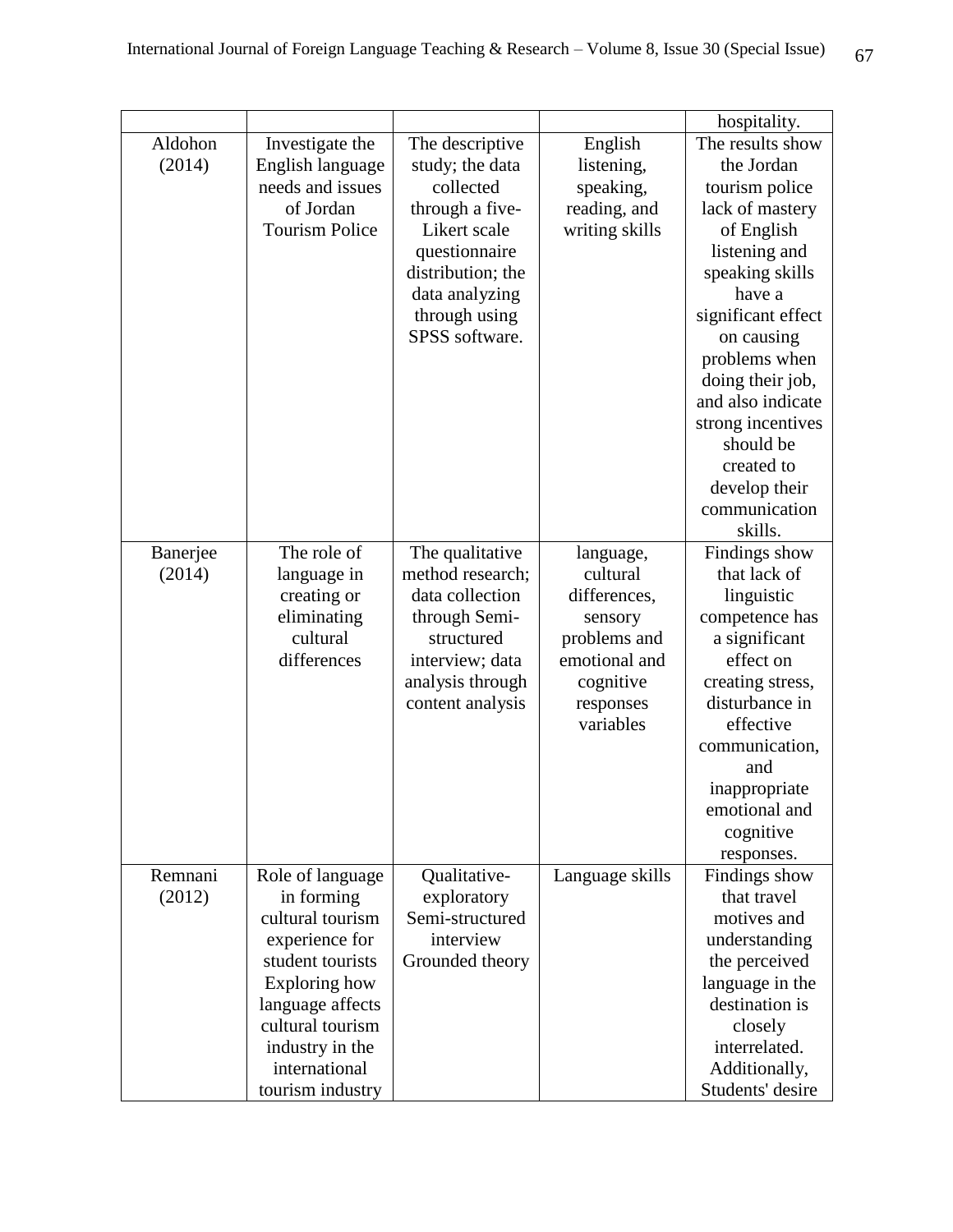|             |                  |              |                     | to experience     |
|-------------|------------------|--------------|---------------------|-------------------|
|             |                  |              |                     | local culture     |
|             |                  |              |                     | affects the       |
|             |                  |              |                     | willingness to    |
|             |                  |              |                     | interact with the |
|             |                  |              |                     | host population   |
| Praja Nanet | Analyzing the    | Descriptive- | <b>Quad English</b> | Findings show     |
| (2012)      | need of using    | survey       | language skills     | that the speaking |
|             | English language |              | variables           | skill is the most |
|             | in tourism       |              |                     | important then    |
|             | industry (Thai   |              |                     | listening skill   |
|             | tourism industry |              |                     | and reading and   |
|             | activists)       |              |                     | writing are       |
|             |                  |              |                     | important. The    |
|             |                  |              |                     | results show that |
|             |                  |              |                     | difficulties in   |
|             |                  |              |                     | using English     |
|             |                  |              |                     | language are      |
|             |                  |              |                     | inability to      |
|             |                  |              |                     | understand        |
|             |                  |              |                     | foreign accent,   |
|             |                  |              |                     | inappropriate     |
|             |                  |              |                     | words and         |
|             |                  |              |                     | phrases,          |
|             |                  |              |                     | inappropriate     |
|             |                  |              |                     | vocabulary and    |
|             |                  |              |                     | lack of grammar   |
|             |                  |              |                     | knowledge.        |
|             |                  |              |                     | However the       |
|             |                  |              |                     | results indicate  |
|             |                  |              |                     | the significant   |
|             |                  |              |                     | impact of         |
|             |                  |              |                     | English language  |
|             |                  |              |                     | skills on         |
|             |                  |              |                     | effective         |
|             |                  |              |                     | communication     |
|             |                  |              |                     | of tourism staff  |
|             |                  |              |                     | with foreign      |
|             |                  |              |                     | tourists.         |
| Vekovich-   | Examining the    | Descriptive- | <b>Quad English</b> | Tourism staff     |
| Vozhenovich | role of English  | survey       | language skills     | and students      |
| and Nichin  | language as an   |              | variables           | mastering in      |
| (2012)      | international    |              |                     | Serbia has        |
|             | language in      |              |                     | significant       |
|             | tourism industry |              |                     | correlation with  |
|             | (Serbia)         |              |                     | tourists          |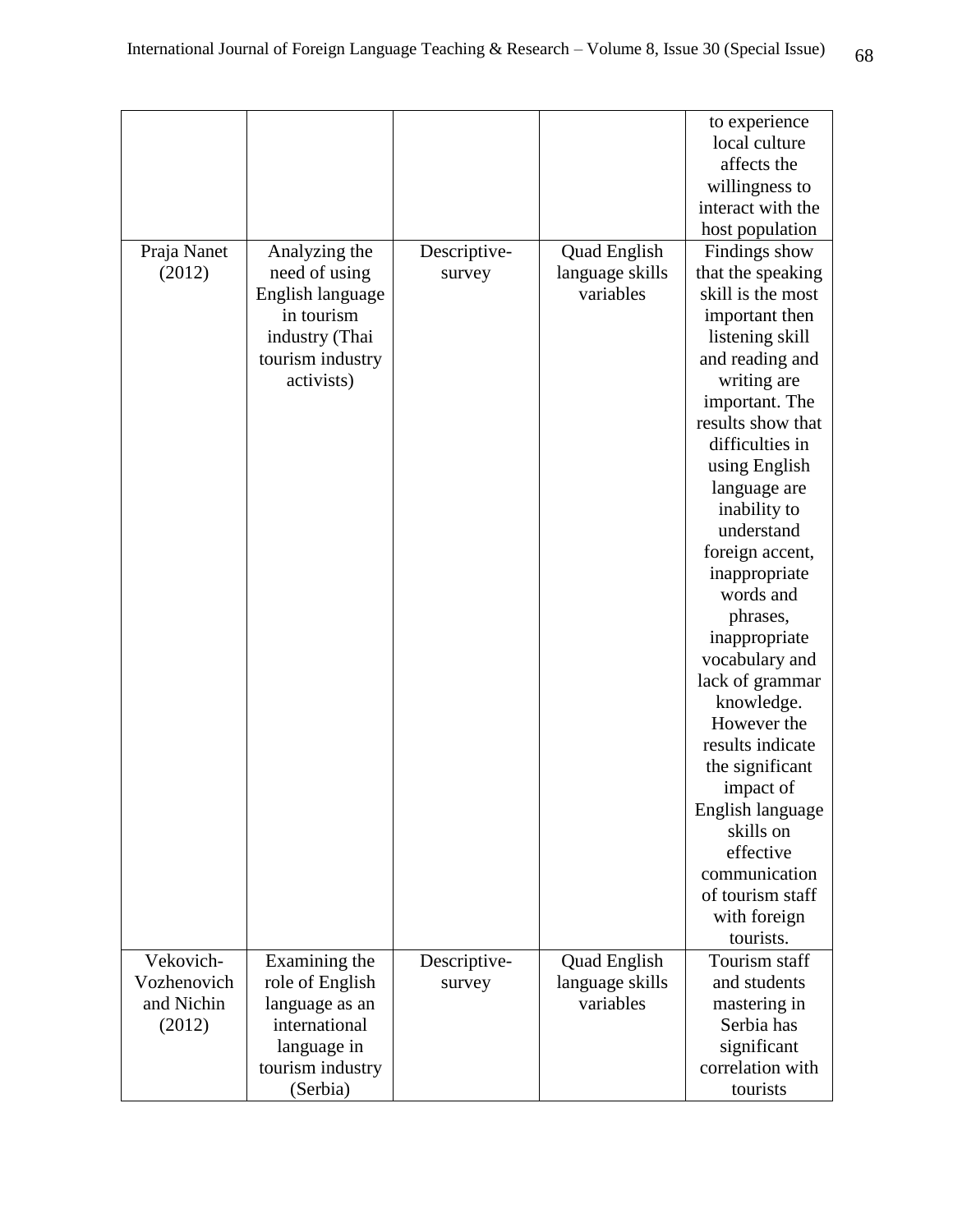Considering English skills, it is emphasized to learn and master each of four language skills including listening, speaking, reading and writing and using all of them to have effective communication and interaction among tourism practitioners and tourists. It has important function in different dimensions of tourism. The researcher has found the relationship between learning English language and tourism development. By studying this subject in higher education regarding previous studies and literature, the researcher recognized that researches belong to countries other than Iran. Recently, they have only written short texts about the issue of weakness of English in Iranian tourism, but have not conducted any scientific research in this context. Therefore, the aim of the researcher is to test the importance of using English in developing tourism industry through this research. What strikes the researcher's mind is that, despite the importance of the issue, why no studies have been conducted in this field in Iran so far?

#### **Methodology**

The aim of this research is to examine the relationship between English language learning skills and tourism development with effective communication and English education. Therefore, this research is practical in terms of purpose. Data collection procedures were field and library methods, thus descriptive-survey. The population was the professors and students of tourism management of universities of Iran, tourism colleges of Tehran, Mashhad, Semnan, Ahvas, Babolsar, Yazd, Kerman, Iran tourism industry experts and foreign tourists in studied cities. Data collection procedures were field and library methods, and the research tool was a questionnaire. Sample size in the methodology of structural equation modeling determined between 5 to 15 observations for each measured variable (item). The questionnaire consisted of 35 items. Consequently, the minimum number of samples was 175 and the maximum 375. In this study, 400 online and in person questionnaires distributed and finally, 351 complete questionnaires obtained. In this study, content validity used to assess the validity of the questionnaire. In doing so, the questionnaires handed over to five experts and professors, and they consulted about questions and evaluation of the hypotheses that unanimously confirmed the questionnaire. Cronbach's alpha coefficient used to enhance reliability. When Cronbach's alpha coefficient calculated more than 0.07, it demonstrates desirable reliability. Cronbach's alpha coefficient calculated at 0.757. Accordingly, the reliability of the questionnaire was desirable. Descriptive and inferential levels used for analyzing the findings of the questionnaire. First, descriptive statistics indices such as frequency, percentage, mean, and standard deviation used to analyze the information about the general characteristics of the respondents, and then inferential statistics used. All tests and their application in data analysis are as follow:

- Descriptive analysis of demographic characteristics and research variables
- ●Investigating the normality of data using data skewness and kurtosis
- ●Checking randomness of data
- ●Confirmatory factor analysis (CFA) for structural validity of the applied scale
- ●Testing the research hypotheses using structural equation modeling
- ●Independent bivariate t test for analyzing respondents' perspective according to gender

●Variance test analysis for analyzing respondents' perspective according to education level, selfassessment language skills and age

#### **Empirical Results**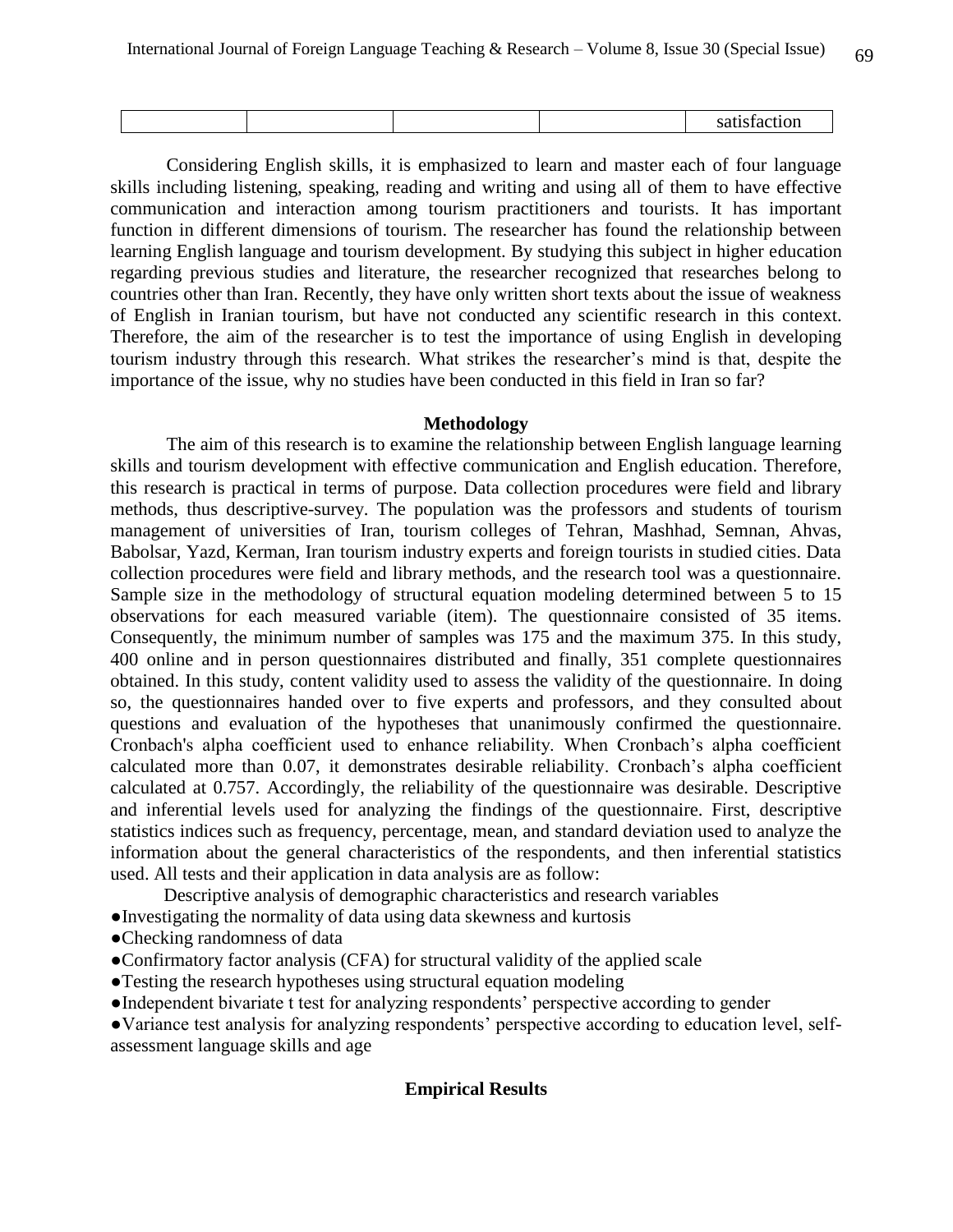In this section, the demographic characteristics of respondents in terms of gender, age and education level are examined, the results of which are shown in Table 2.

| Gende  | $\mathbf F$ | $\frac{0}{0}$ | Age(Year  | F   | $\frac{6}{9}$ | <b>Education</b>          | $\mathbf F$ | $\frac{0}{0}$ |
|--------|-------------|---------------|-----------|-----|---------------|---------------------------|-------------|---------------|
| r      |             |               |           |     |               |                           |             |               |
| Male   | 176         | 50.14         | $\leq$ 25 | 34  | 19.94         | college<br>degree or less | 48          | 13.68         |
|        |             |               |           |     |               |                           |             |               |
| Female | 175         | 49.86         | 25 to 30  | 70  | 35.04         | <b>Bachelor</b>           | 123         | 35.04         |
|        |             |               | 30 to 40  | 123 | 26.21         | Master                    | 150         | 42.74         |
|        |             |               | 40 to 45  | 92  | 9.12          | PhD                       | 30          | 8.55          |
|        |             |               | $>45$     | 32  | 9.69          |                           |             |               |
| Total  | 351         |               |           | 351 | 100           |                           | 351         | 100           |

**Table 2.** *Distribution of respondents by gender, age and education*

For descriptive analysis of the variables, the central parameters (mean, median and mode) and dispersion parameters (standard deviation, variance, and range) were used according to Table 3.

|               | <b>Table 5:</b> Descriptive andrysis of research variables |     |       |          |      |         |       |        |       |
|---------------|------------------------------------------------------------|-----|-------|----------|------|---------|-------|--------|-------|
| Research      | Number                                                     | Me  | Media | Mod      | S.D  | Varianc | Rang  | Minimu | Maxim |
| Variables     |                                                            | an  | n     | e        |      | e       | e     | m      | um    |
| Listening     | 351                                                        | 1.9 | 2.000 | 1.80     | 0.39 | 0.159   | 2.200 | 1.200  | 3.400 |
| skill         |                                                            | 91  |       | $\Omega$ | 8    |         |       |        |       |
| Speaking      | 351                                                        | 1.9 | 2.000 | 2.00     | 0.38 | 0.152   | 2.600 | 1.000  | 3.600 |
| skill         |                                                            | 94  |       | $\theta$ | 9    |         |       |        |       |
| Reading skill | 351                                                        | 2.2 | 2.200 | 2.40     | 0.37 | 0.144   | 2.200 | 1.200  | 3.400 |
|               |                                                            | 90  |       | $\Omega$ | 9    |         |       |        |       |
| Writing skill | 351                                                        | 2.3 | 2.400 | 2.20     | 0.44 | 0.199   | 2.800 | 1.000  | 3.800 |
|               |                                                            | 56  |       | $\Omega$ | 6    |         |       |        |       |
| Tourism       | 351                                                        | 5.4 | 5.750 | 6.00     | 0.77 | 0.597   | 5.000 | 1.000  | 6.000 |
| development   |                                                            | 36  |       | $\theta$ | 3    |         |       |        |       |
| Effective     | 351                                                        | 5.4 | 5.667 | 6.00     | 0.73 | 0.541   | 5.000 | 1.000  | 6.000 |
| communicati   |                                                            | 22  |       | $\theta$ | 6    |         |       |        |       |
| on            |                                                            |     |       |          |      |         |       |        |       |
| English       | 351                                                        | 5.4 | 5.667 | 6.00     | 0.99 | 0.488   | 5.000 | 1.000  | 6.000 |
| education     |                                                            | 07  |       | $\theta$ | 8    |         |       |        |       |

**Table 3.** *Descriptive analysis of research variables*

According to the findings of Table 3, it is clear that 351 correct data were collected about research variables. The range of data also, is very big (1-6) especially for tourism development, effective communication and English education. Writing skill has the smallest range. Standard deviation of reading skill also is smaller than other variables that show the unanimity of the respondents. Median and mode shows that most of the respondents have chosen the opposite (1) option and opposite (2) options. Mean is smaller than 2.5. For tourism development, effective communication and English education, mode is fully consistent (6) and mean is near to 5.5.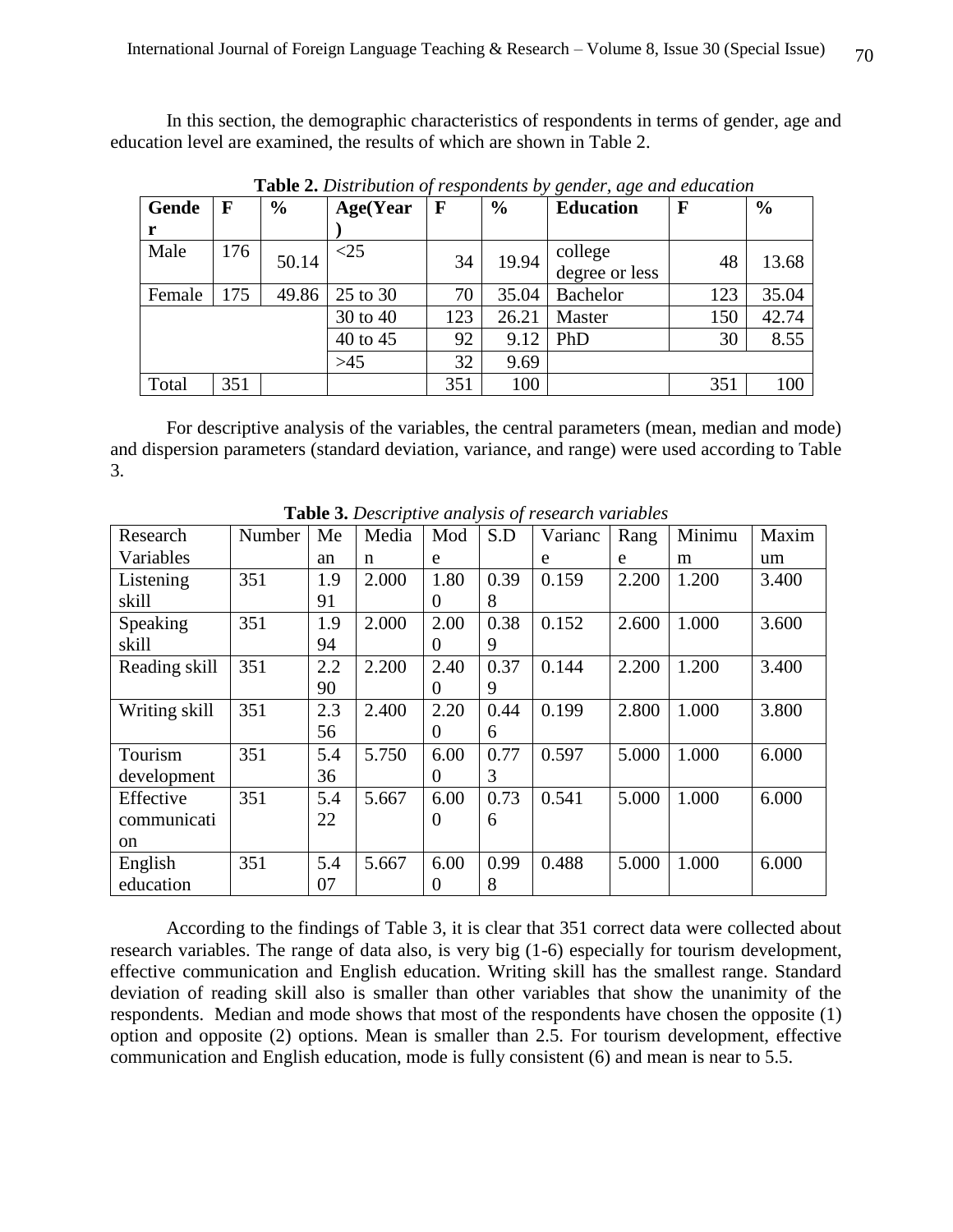**Run test:** The samples should be selected randomly to represent the population completely. The results of the run test presented in Table 4. Given the observed significance level, the randomness of data is acceptable.

 $H<sub>0</sub>$ : the sequence was produced in a random manner

Ha: the sequence was not produced in a random manner

|                                           | Liste<br>ning<br>Skill | Speak<br>ing<br><b>Skill</b> | Readin<br>g Skill | Writin<br>g Skill | Tourism<br>Developme<br>nt | Effective<br>Communicatio<br>n | Teachin<br>g<br>English |
|-------------------------------------------|------------------------|------------------------------|-------------------|-------------------|----------------------------|--------------------------------|-------------------------|
| <b>Test</b><br>value<br>(mean)            | 1.99                   | 1.994                        | 2.290             | 2.356             | 5.436                      | 5.423                          | 5.407                   |
| <b>Values</b><br>greater than<br>mean     | 169                    | 147                          | 176               | 173               | 121                        | 144                            | 162                     |
| <b>Values</b><br><b>less</b><br>than mean | 182                    | 204                          | 175               | 178               | 230                        | 207                            | 189                     |
| <b>Z</b> Statistics                       | 1.84<br>8              | $-0.645$                     | $-1.550$          | $-2.188$          | $-0.068$                   | $-0.867$                       | $-2.200$                |
| <b>Significance</b>                       | 0.06<br>5              | 0.519                        | 0.121             | 0.029             | 0.946                      | 0.386                          | 0.028                   |

**Table 4.** *Run test for randomness data*

# **Examining the Normality of Data**

Normality of data is not required in confirmatory factor analysis and structural equation modeling; however, the factors (structures) should be normal (Klein, 2011). Therefore, the skewness and kurtosis of the variables are examined. In general, if the skewness and kurtosis are not in the range of (-2, 2), the data do not have normal distribution. Based on the results of Table 5, the values of skewness and Kurtosis are acceptable in all cases. Therefore, the data has normal distribution and parametric tests and confirmatory factor analysis can be used.

| <b>Research variables</b>      | <b>Number</b> | <b>Skewness</b> | <b>Kurtosis</b> |
|--------------------------------|---------------|-----------------|-----------------|
| <b>Listening Skill</b>         | 351           | 0.669           | 0.455           |
| <b>Speaking Skill</b>          | 351           | 0.438           | 0.506           |
| <b>Reading Skill</b>           | 351           | $-0147$         | 0.063           |
| <b>Writing Skill</b>           | 351           | 0.121           | 0.004           |
| <b>Tourism Development</b>     | 351           | $-1.338$        | 1.165           |
| <b>Effective Communication</b> | 351           | $-1.516$        | 1.171           |
| <b>Teaching in English</b>     | 351           | $-1.954$        |                 |

**Table 5.** *Test of normality of data*

# **The Examination of the Differences of Participants' Responses Based on their Academic Degrees**

The participants were divided into five categories in terms of academic degrees. Therefore, analysis of variance was used to compare the participants' responses based on their academic degrees. Using the analysis of variance indicates whether the academic degree is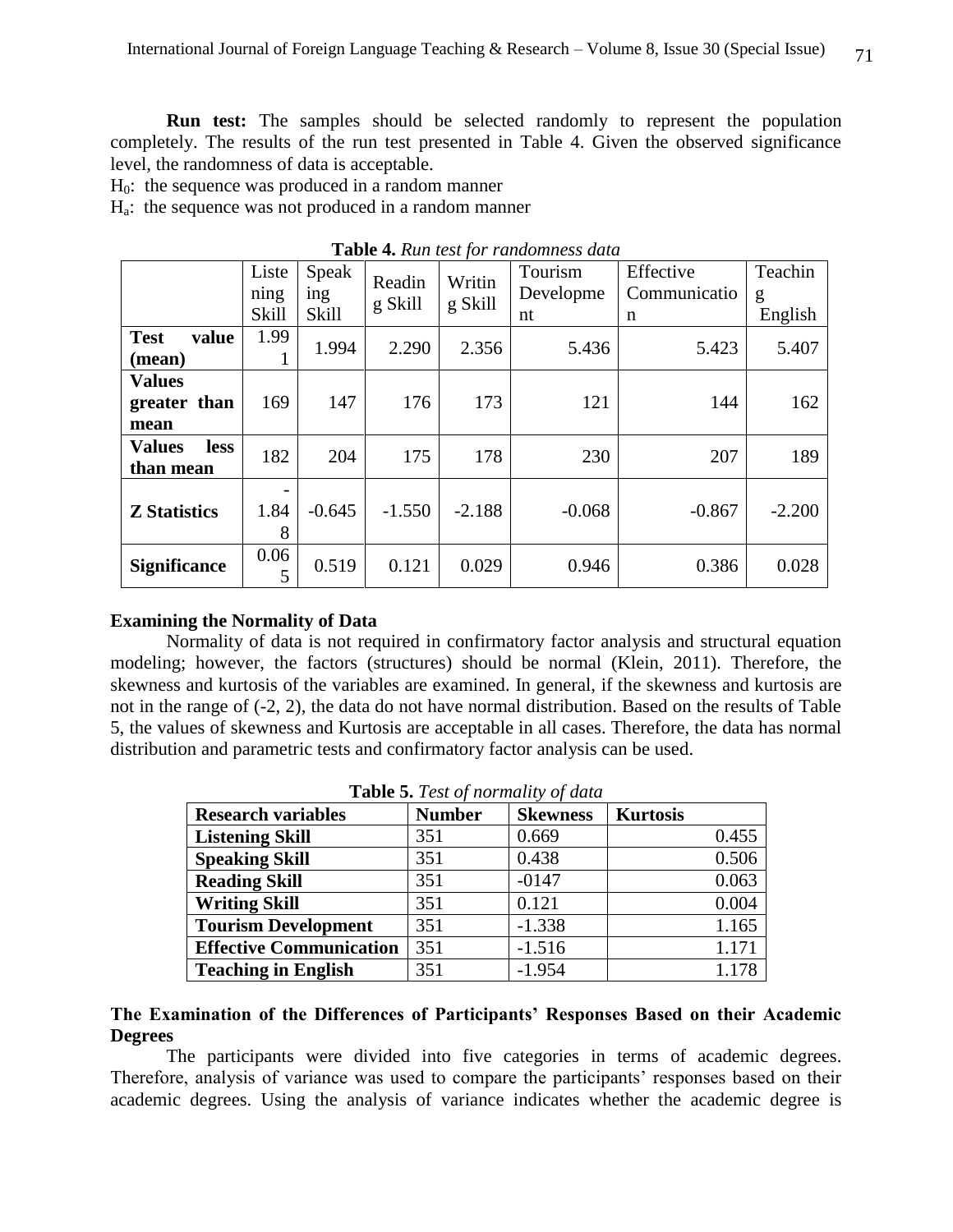effective in the participants' viewpoints on research variables or not. The test is represented statistically as follows:

 $H_0$ :  $\mu_1 = \mu_2 = \mu_3 = \mu_4 = \mu_5$  $H_1$  :  $\mu_i \neq \mu_j$ 

| <b>Research variables</b>      | <b>F</b> statistics | <b>Significance Level</b> |
|--------------------------------|---------------------|---------------------------|
| <b>Listening Skill</b>         | 1.307               | 0.267                     |
| <b>Speaking Skill</b>          | 0.385               | 0.819                     |
| <b>Reading Skill</b>           | 2.354               | 0.054                     |
| <b>Writing Skill</b>           | 1.360               | 0.248                     |
| <b>Tourism Development</b>     | 0.374               | 0.827                     |
| <b>Effective Communication</b> | 0.198               | 0.939                     |
| <b>Teaching in English</b>     | 0.639               | 0.635                     |

**Table 6.** *The results of ANOVA of academic degrees*

At 95% confidence level, the differences of participants' academic degrees were examined in relation to the research variables. The significance level is above the error level in all cases; therefore, there is no reason to reject the null hypothesis. Therefore, people's academic degree differences do not affect their viewpoints.

#### **Confirmatory Factor Analysis**

The variables should be measured in order to test the research hypotheses. In this study, a questionnaire was used to measure the variables of the research. Therefore, the validity of the questionnaire should be confirmed. Therefore, confirmatory factor analysis was used. The validity of the questionnaire, examined by the confirmatory factor analysis, is known as the construct validity. Confirmatory Factor Analysis examines the relationship between items and structures.

In confirmatory factor analysis and structural equation modeling, three basic points should be considered:

**\***The power of the relationship between the factors (latent variable) and the visible variable are shown by the factor loading. The factor loading is between zero and one. If factor loading is less than 0.4 (Hulland, 1999), the relationship will be considered weak and it will be ignored. The acceptable range for factor loading is between 0.4 and 0.6, and it is highly desirable if it is greater than 0.6.

**\***The minimum acceptable factor loading is 0.3 in some sources and references, but the main criterion for evaluation is t statistic (t-value). If t-value is greater than the critical value 0.05, that is 1.96, and then the observed factor loading is significant.

**\***Finally, the fitness of model should be tested. The validity of models should be determined by fitness indices.

After the four stages of saturation of the model, the results of the factor analysis are presented in Table 7. The factor loading is greater than 0.4 in all cases, which shows that the correlation between latent variables (dimensions of each of the main constructs) and visible variables is acceptable. After the correlation of variables has been identified, significance of test should be conducted. T-value is used to determine the significance of the relationship between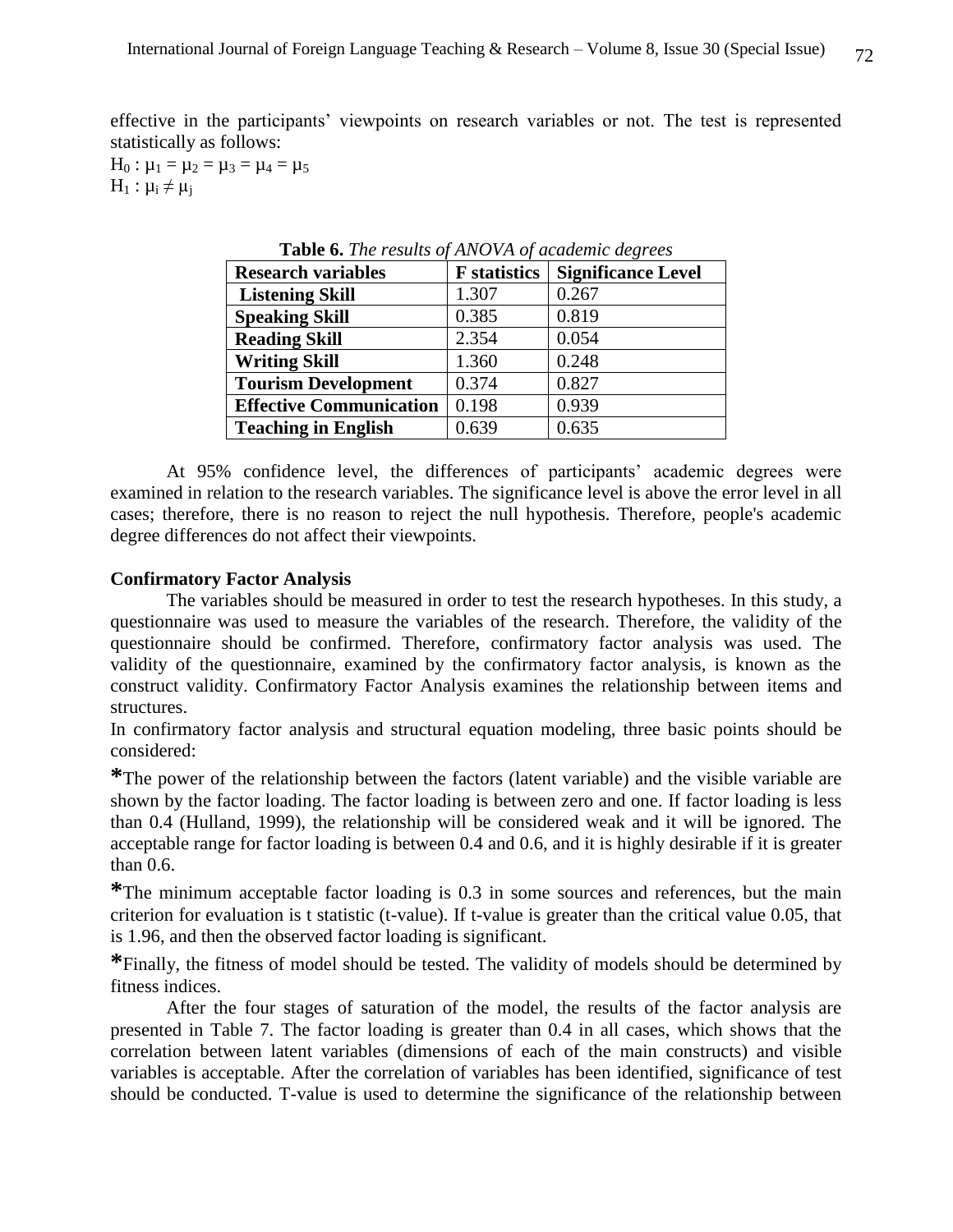variables. Based on the results of measurement indices, which indicate that t-value is greater than 1.96 at the 5% confidence level, the observed correlations are significant.

| <b>Structure</b>                                  | <b>Observers</b>                                                   | <b>Symbol</b>  | <b>Factor</b><br>loading | <b>T</b> -Value |
|---------------------------------------------------|--------------------------------------------------------------------|----------------|--------------------------|-----------------|
| <b>Listening</b><br>Skill $(X_1)$                 | Learning listening skills in<br>of<br>terms<br>difficulty          | Q <sub>9</sub> | 0.41                     | 6.91            |
|                                                   | Need to develop listening skills                                   | $Q_{10}$       | 0.43                     | 7.26            |
|                                                   | Emphasis on the use of listening skills in<br>English classes      | $Q_{11}$       | 0.45                     | 7.47            |
|                                                   | The use of listening skills in other subjects                      | $Q_{12}$       | 0.54                     | 9.05            |
|                                                   | Need of listening skills in the upcoming job<br>to enhance tourism | $Q_{13}$       | 0.51                     | 8.53            |
| <b>Speaking</b><br>Skill $(X_2)$                  | Learning speaking skills in terms<br>of<br>difficulty              | $Q_{14}$       | 0.56                     | 11.08           |
|                                                   | Need to develop speaking skills                                    | $Q_{15}$       | 0.67                     | 18.61           |
|                                                   | Emphasis on the use of speaking skills in<br>English classes       | $Q_{16}$       | 0.68                     | 14.08           |
|                                                   | The use of speaking skills in other lessons                        | $Q_{17}$       | 0.57                     | 11.21           |
|                                                   | Need of speaking skills in the upcoming<br>job to enhance tourism  | $Q_{18}$       | 0.64                     | 13.01           |
| <b>Reading</b><br>Skill $(X_3)$                   | Learning speaking skills in terms<br>of<br>difficulty              | $Q_{19}$       | 0.49                     | 9.39            |
|                                                   | Need to develop reading skills                                     | $Q_{20}$       | 0.68                     | 13.78           |
|                                                   | Emphasis on the use of speaking skills in<br>English classes       | $Q_{21}$       | 0.68                     | 13.89           |
|                                                   | The use of reading skills in other lessons                         | $Q_{22}$       | 0.68                     | 13.91           |
|                                                   | Need of reading skills in the upcoming job<br>to enhance tourism   | $Q_{23}$       | 0.51                     | 9.77            |
| <b>Writing</b><br>Skill $(X_4)$                   | Learning writing<br>skills<br>in<br>of<br>terms<br>difficulty      | $Q_{24}$       | 0.63                     | 12.61           |
|                                                   | Need to develop writing skills                                     | $Q_{25}$       | 0.66                     | 13.40           |
|                                                   | Emphasis on the use of writing skills in<br>English classes        | $Q_{26}$       | 0.62                     | 12.48           |
|                                                   | The use of writing skills in other lessons                         | $Q_{27}$       | 0.66                     | 13.39           |
|                                                   | Need of writing skills in the upcoming job<br>to enhance tourism   | $Q_{28}$       | 0.45                     | 8.44            |
| <b>Teaching</b>                                   | To obtain English Language Proficiency                             | $Q_{29}$       | 0.67                     | 13.21           |
| <b>English</b>                                    | Career development in tourism                                      | $Q_{30}$       | 0.68                     | 13.31           |
| $(M_1)$                                           | Compatible with knowledge of tourism                               | $Q_{31}$       | 0.39                     | 7.27            |
| $\bullet$<br><b>Commu</b><br>nication<br>Effectiv | Effective communication with the world of<br>tourism               | $Q_{32}$       | 0.61                     | 9.39            |
|                                                   | Effective communication with tourists and                          | $Q_{33}$       | 0.70                     | 13.29           |

**Table 7.** *The Summary of the Results of Confirmatory Factor Analysis of the Research Scale*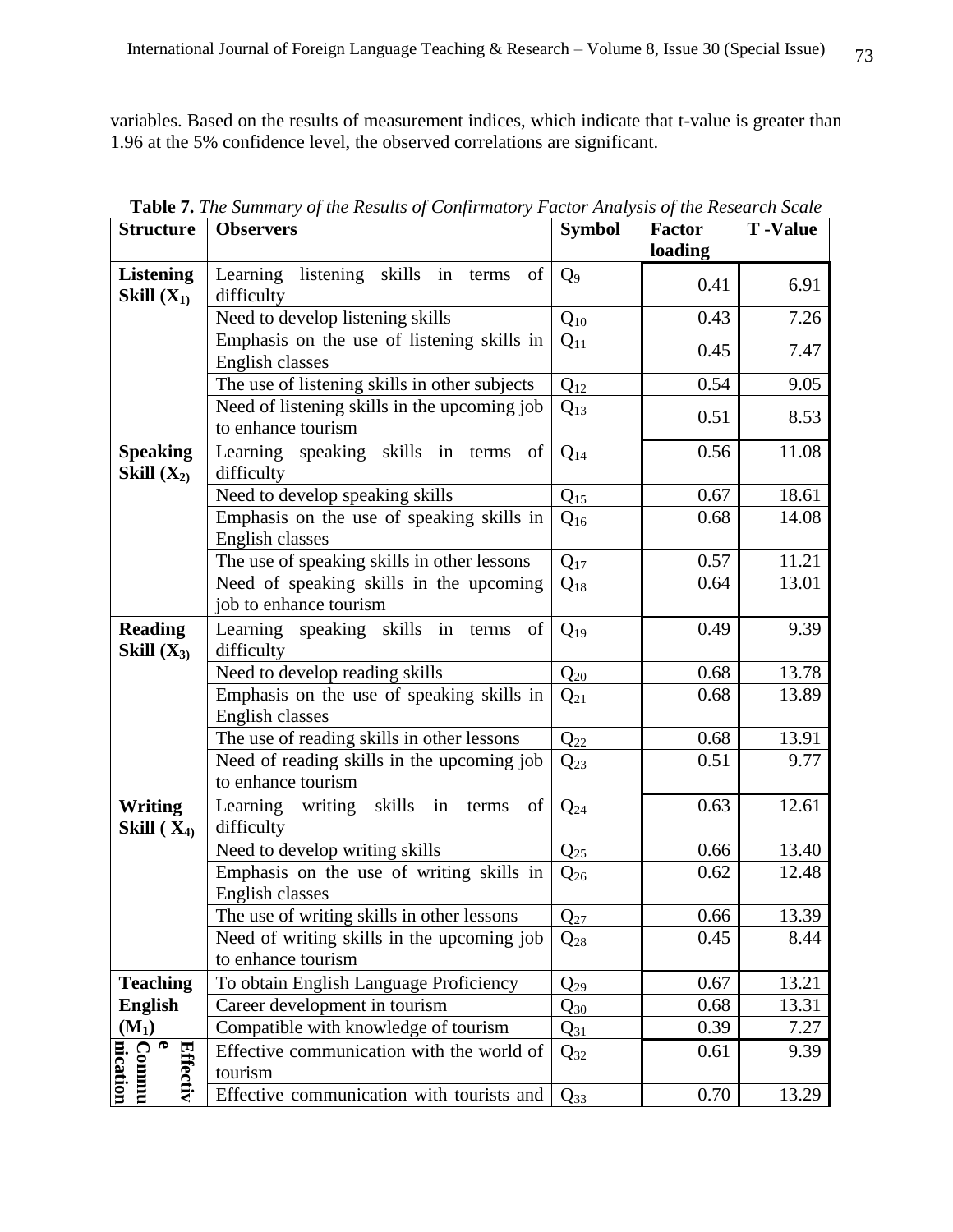|                           | its positive impact                                                                                |          |      |       |
|---------------------------|----------------------------------------------------------------------------------------------------|----------|------|-------|
|                           | English language, Tourism language                                                                 | $Q_{34}$ | 0.70 | 13.28 |
| $\boxed{\text{Tourism}}$  | The use of English in the development of<br>tourism industry                                       | $Q_{35}$ | 0.52 | 9.47  |
|                           | To hold beginner to advanced English<br>language courses in tourism                                | $Q_{36}$ | 0.44 | 7.88  |
|                           | English language including international<br>standards                                              | $Q_{37}$ | 0.62 | 11.82 |
| Development               | Proficiency in English is one of the main<br>pillars of the development of the tourism<br>industry | $Q_{38}$ | 0.59 | 10.96 |
| <b>Goodness</b><br>of Fit | $x^2$<br>$\frac{2}{df}$ = 1.83, RMSEA = 0.044                                                      |          |      |       |

Then, the goodness of fit of the model is examined. One of the general indexes for calculating the free parameters in the calculation of the fitting indexes is chi-square value, which is calculated by dividing the simple chi-square value by the degree of freedom of the model. If this value is between 1 and 5, it is desirable (Schumacher & Lumex, 2010).

$$
\left. x^2 \right/ df = \frac{704.79}{384} = 1.83
$$

In this study, the chi square value is 1.83. RMSEA index is used as the main fitting index in the most confirmatory factor analyses and structural equation model. If this index is less than 0.05, it is acceptable. In the saturated model of the present research, RMSEA index is 0.044, which indicates that the fitting of the model is acceptable.

**Testing Research Hypotheses** SEM was used to examine the relationships between variables. The results of analysis are presented in details in Table 8.

| <b>Relation</b>                                         | <b>Factor</b><br>loading | <b>T</b> statistics | Effect/<br>(95%<br>level) | <b>No-Effect</b><br>confidence |
|---------------------------------------------------------|--------------------------|---------------------|---------------------------|--------------------------------|
| Effective communication and tourism<br>development      | 0.61                     | 6.85                |                           |                                |
| Teaching in English and tourism<br>development          | 0.34                     | 0.84                |                           |                                |
| Listening<br>skill<br>effective<br>and<br>communication | 0.68                     | 7.17                |                           |                                |
| Listening skills and English teaching                   | 0.66                     | 6.86                |                           |                                |
| Speaking skills and English teaching                    | 0.63                     | 6.04                |                           |                                |
| skill<br>effective<br>Reading<br>and<br>communication   | 0.53                     | 5.42                |                           |                                |
| Reading skills and English teaching                     | 0.54                     | 5.59                |                           |                                |
| writing<br>skill<br>effective<br>and<br>communication   | 0.34                     | 0.76                |                           |                                |

**Table 8.** *The impact of variables by using the Structural Equation Modeling at 95% confidence level*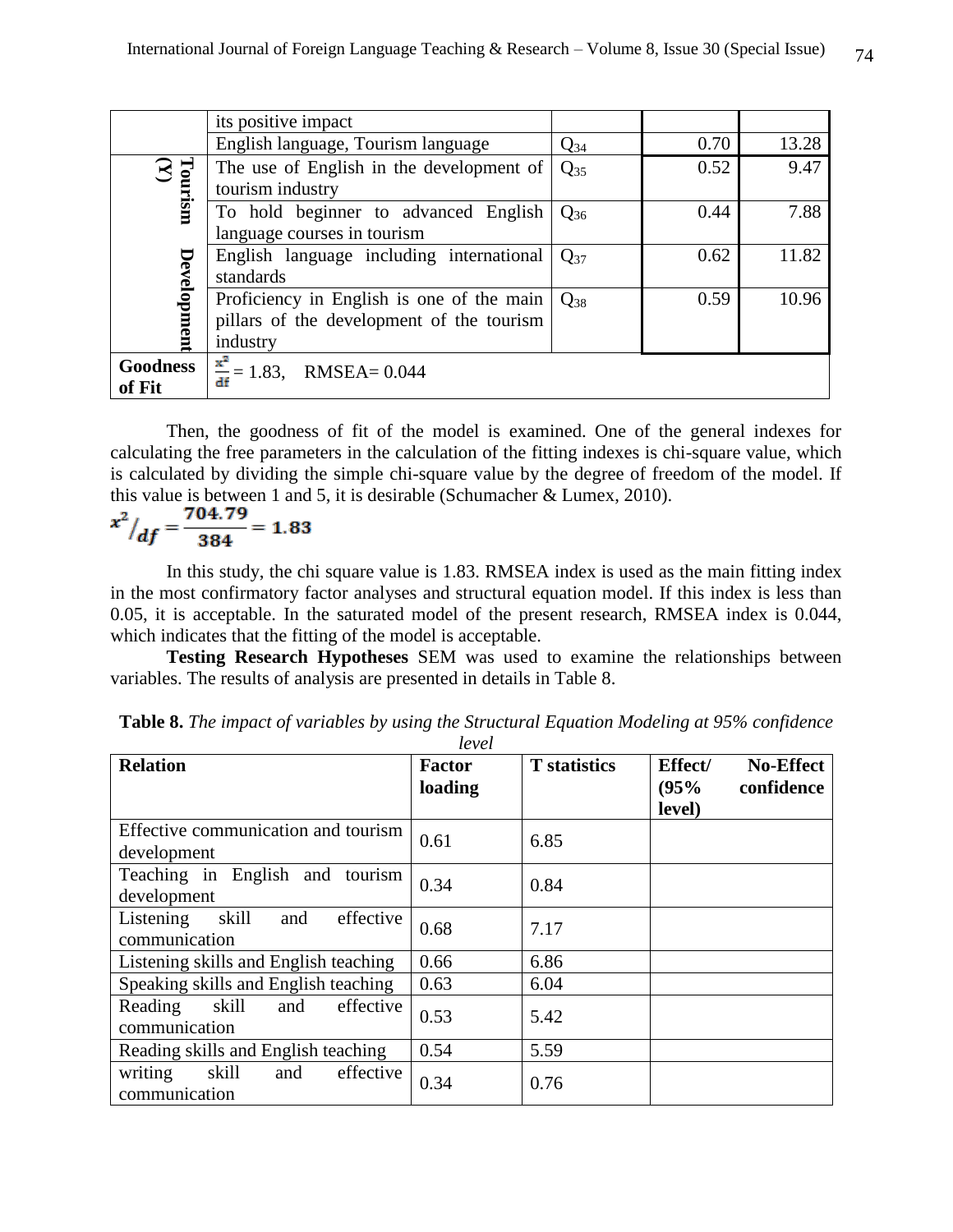| writing skills and English teaching | $\Omega$ | U.JJ |  |
|-------------------------------------|----------|------|--|

# **Examining the Mediating Role of Research Variables**

In previous hypothesis, "English language skills" affect effective communication and English language teaching. On the other hand, "effective communication" and "teaching in English" also affect "tourism development". Thus, "effective communication" and "teaching in English" play the role of mediator in the effect of "English language skills" on "tourism development". A summary of the results of the mediator relationships between the model variables is presented in Table 9.

| Independent<br><b>Variable</b> | <b>Mediator</b><br><b>Variable</b>       | <b>Dependent</b><br><b>Variable</b>  | The impact<br>on<br>mediator<br>variable | The impact<br>of mediator<br>on<br>dependent<br>variable | <b>Indirect</b><br>impact |
|--------------------------------|------------------------------------------|--------------------------------------|------------------------------------------|----------------------------------------------------------|---------------------------|
| Listening<br>Skill             | <b>Effective</b><br><b>Communication</b> |                                      | 0.68                                     | 0.61                                                     | 0.42                      |
| Speaking<br>Skill              |                                          | <b>Tourism</b><br><b>Development</b> | 0.74                                     |                                                          | 0.45                      |
| Reading Skill                  |                                          |                                      | 0.53                                     |                                                          | 0.32                      |
| Writing Skill                  |                                          |                                      | 0.34                                     |                                                          | 0.21                      |
| Listening<br>Skill             | in<br><b>Teaching</b><br><b>English</b>  |                                      | 0.66                                     | 0.34                                                     | 0.22                      |
| Speaking<br><b>Skill</b>       |                                          |                                      | 0.63                                     |                                                          | 0.21                      |
| Reading Skill                  |                                          |                                      | 0.54                                     |                                                          | 0.18                      |
| Writing Skill                  |                                          |                                      | 0.38                                     |                                                          | 0.13                      |

**Table 9.** *Summary of the results of direct impact of the variables of the model*

# **Goodness of fit model**

As shown in Table 10, the Chi-square index is 1.60 and less than 3.<br> $\frac{\chi^2}{df} = \frac{623.16}{389} = 1/60$ 

The RMSEA index is 0.033 and less than 0.05.

GFI, NFI, IFI and NNFI indexes are also greater than 0.9.

 Therefore, the model has a good fitting. Other goodness of fit indexes are also located within acceptable range.

**Table 10.** *Goodness of fit of the structural model of the main hypothesis of the research*

| <b>Fitting Index</b>     | t2/df | <b>RMSEA</b> | GFI | <b>AGF!</b> | <b>NF</b> | <b>NNFI</b> | <b>IF1</b> |
|--------------------------|-------|--------------|-----|-------------|-----------|-------------|------------|
| <b>Acceptable values</b> |       | $<$ 0.1      |     | >0.9        |           | 5.0<        |            |
| <b>Calculated values</b> | .60   | 0.033        | 092 | 0.98        | 0.96      | 0.97        | .098       |

# **Discussion and Conclusion**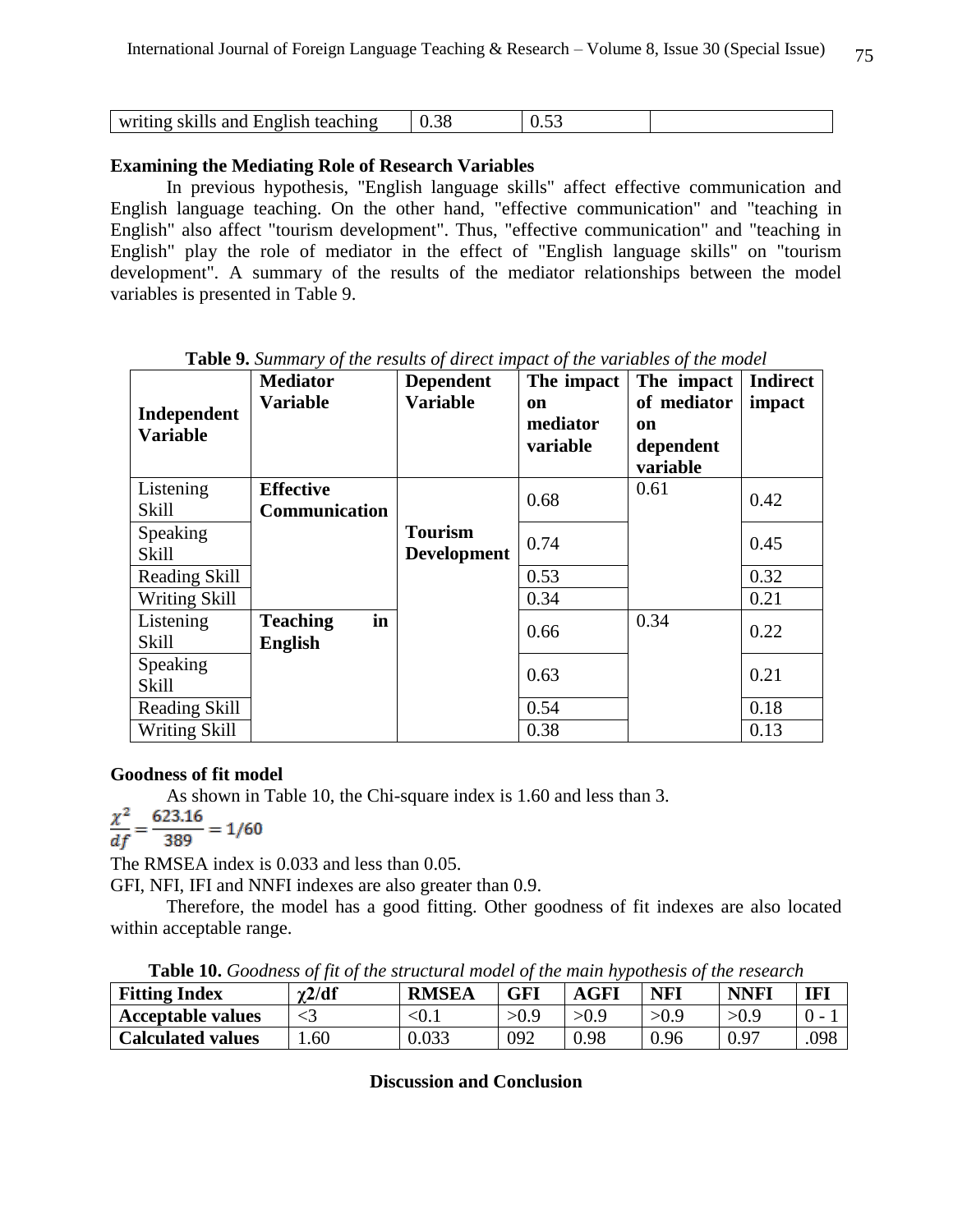The development of tourism industry is one of the best and most serious options for developing countries to change the mix of sources of income from natural resources. Tourism industry has been focused from macroeconomic and small business points of view. Iran can be a great destination for tourists, for various climatic, social and political reasons. Based on the development of tourism, the ability to introduce tourist attractions is also an essential element in the success of this field of industry. Effective communication with tourists is the key factor for this purpose. If there is a possibility to make a meaningful and deep relationship with tourists, they will have better travel experience that attracts more tourists. Considering the high potential of Iran in attracting tourists, it is not far from mind that one day it is possible to replace the foreign exchange earnings from exporting oil with foreign exchange earnings from tourism industry. However, this achievable dream requires the necessary infrastructure and creative approaches. One of these infrastructures is fluency in English.

Exploring the role of learning English skills in tourism development has not yet been taken into consideration by domestic researchers. The results of the research suggest that learning English language skills has positive and significant effect on tourism industry. The findings of this research are consistent with the results of Zhivera et.al (2016) which found that the influence of English language skills on the promotion of the tourism industry is positive and significant. They consider English language as a prerequisite for this industry. Furthermore, the results of this study are consistent with the outcome of Prabo and Vani (2015) because they concluded a significant correlation between fluency in English and the advancement of tourism industry and hospitality. Moreover, the findings correlate with the results of Tamizkhan and Tamizkhan (2014). They collected data through a questionnaire in their survey and measured the variables of knowledge of language skills and students' language potency and concluded a significant relationship between fluency in English skills and language competence of students and tourism success. The results of this study are also in line with the results of Babanovich and Grizhnich (2011) and Schweib et al. (2010), which found that the effect of fluency in English language skills on tourism development is positive and significant.

Communication skills in English language are one of the important elements of the tourism industry and mastery over spoken and written communication skills is very important for every professional in the tourism industry. In the tourism industry, supply and demand sections should be able to communicate effectively to meet the required quality and performance standards. As the results of this research show, the four English language skills have positive and significant effect on effective communication which ultimately affects the development of tourism industry and these results are consistent with the results of Alkhatib (2005) and Prachanant (2012). The results of their research reflect the significant effect of English language skills on effective communication between tourism staff and foreign tourists. As Vekovich-Vezhnovich and Nichen (2012) found, the fluency of tourism staff and tourism students in English language skills results in satisfaction of tourists that brings prosperity of tourism and is one of the principles of tourism development.

Another noteworthy result is the positive and significant effect of English education on tourism development, which was conducted at the University of Vero Colo (2017) in Poland which was founded in 1702 holds undergraduate and postgraduate courses in tourism and hotel management in English. The other university which holds tourism courses only in English is the University of Autonoma, Barcelona. The University of Autonoma (2017) is located in Barcelona, Spain. The same program runs in France and China. The University of Graz in Austria also holds 10% of its courses in English and is satisfied with the results. By examining these cases, one can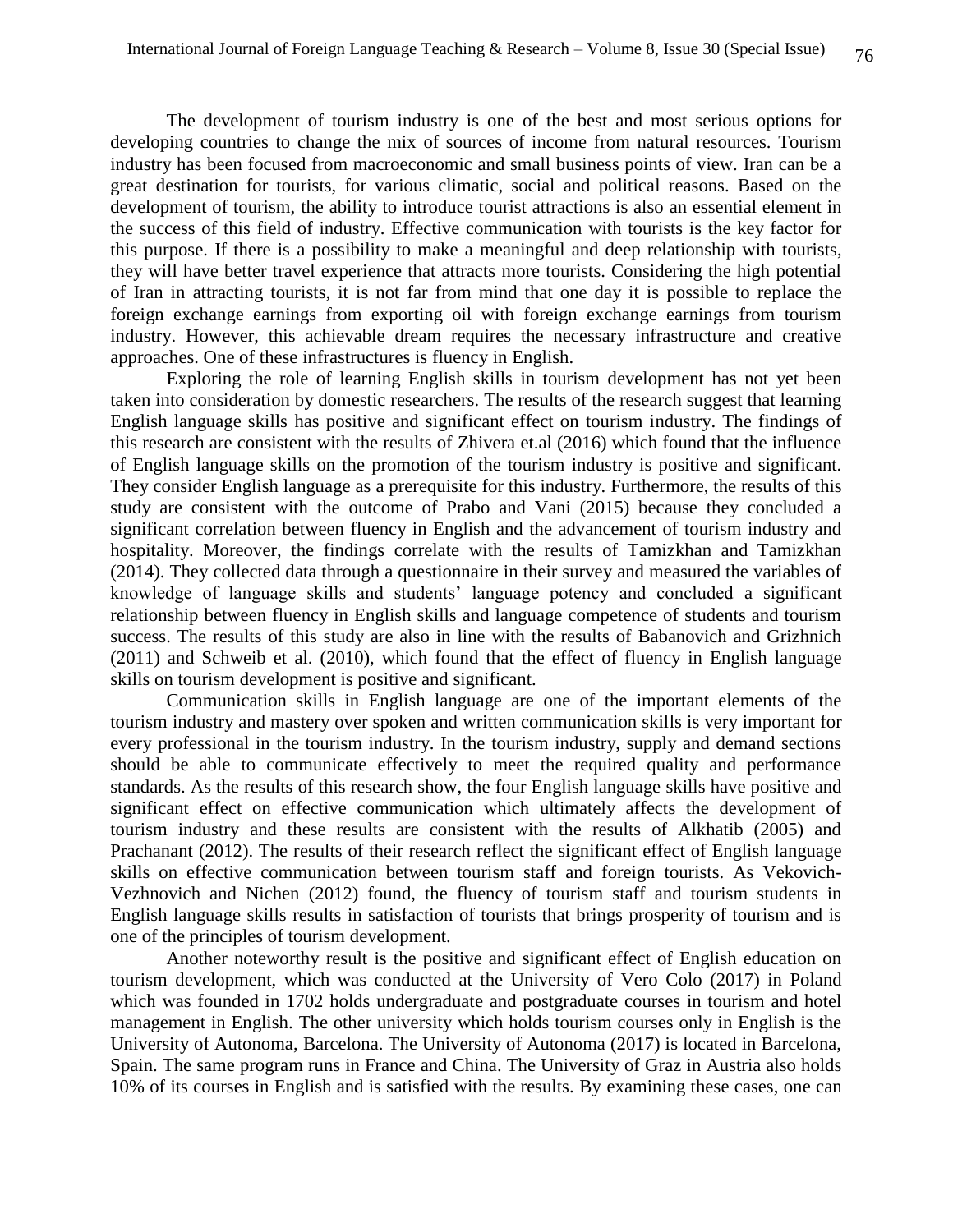find that part of the success of these countries in the tourism industry is due to the promotion of English language in this industry.

#### **References**

Asadnia, M. (2014). Language and Tourism in Iran. Available from[:](http://www.skirentcar.ir/fa/show/19/.زبان) [http://www.](http://www.skirentcar.ir/fa/show/19/.زبان) [a](http://www.skirentcar.ir/fa/show/19/.زبان)spx[.زبان](http://www.skirentcar.ir/fa/show/19/.زبان) -و-گردشگری-در-ایران/19/skirentcar.ir/fa/show

Aldohon, H. I. (2014). English for specific purposes (ESP) for Jordanian tourist police in their workplace: Needs and problems. *International Education Studies*, 7(11), 56-67.

Alison, (2016). Learn English for Tourism. Retrieved from [https://alison.com/learn/english-for-tourism.](https://alison.com/learn/english-for-tourism)

Al-Khatib, M. (2005). English in the workplace: An analysis of the communication needs of tourism and banking personnel. *Asian EFL Journal,*7(2),174-194.

Al-Saadi, D. N. (2015). Importance of English language in the development of tourism management. *Academic Journal of Accounting and Economics Researches*, 4(1), 33-45.

Atef-Vahid, S., &Fard Kashani, A. (2011). The Effect of English Learning Anxiety on Iranian High-School Studnts' English Language Achievement. *Broad Research in Artificial Intelligence and Neuroscience*, 2(3), 1-16.

Banerjee, M., (2014). Role of Language to Make or Break a Tourist Experience in a Cross Culture. *International Journal of Science and Research*, 3(16), 1997-2001.

Bobanovic, M. K., & Grzinic, J. (2011). The importance of English language skills in the tourism sector: A comparative study of students/employees perceptions in Croatia. *Almatourism-Journal of Tourism, Culture and Territorial Development*, 2(4), 10-23.

Borjian, M. (2013). English in Post-Revolutionary Iran from Indigenization to Internationalization*.* Great Britain: Short Run Press.

Brecht, R. Davidson, D., & Ginsberg, R. (1995). Predictors of foreign language gain during study abroad, in B. Freed (Ed.), second language acquisition in a study abroad contact . Philadelphia, PA; John Benjamin's.

Charles, M. (2007). Language matters in global communication: Article based on ORA lecture, October 2006. *The Journal of Business Communication*, 44(3), 260-282.

Chen, S., Geluykens, R., & Choi, C.J. (2006). The importance of language in global teams: A linguistic perspective. *Management International Review*, 46(6), pp. 679-695.

Cocoa, M. & Turner, K. (Eds.). (1997). Needs and expectations of abinitio learners of Spanish in British Universities. *Vida Hispanica—The Journal for Teachers and Learners*, 15, 23–26.

Crystal, D. (1989). The Cambridge Encyclopaedia of Language. Cambridge: Cambridge University Press.

Crystal, D. (2003). English as a Global Language. Cambridge: Cambridge University Press.

Dickson, T.J. & Huyton, J. (2008). Customer service, employee welfare and snow sports tourism in *Australia. International Journal of Contemporary Hospitality Management*, 20(2), 199-214.

Golkova, D., & Hubackova, S. (2014). Productive skills in second language learning. *Procedia-Social and Behavioral Sciences*, 143, 477-481.

Harmer,J. (2007*).* The Practice of English Language Teaching. 4th ed. London: Longman.

Hollander, E.P. (1971). Principles and Methods of Social Psychology. New York: Oxford University Press.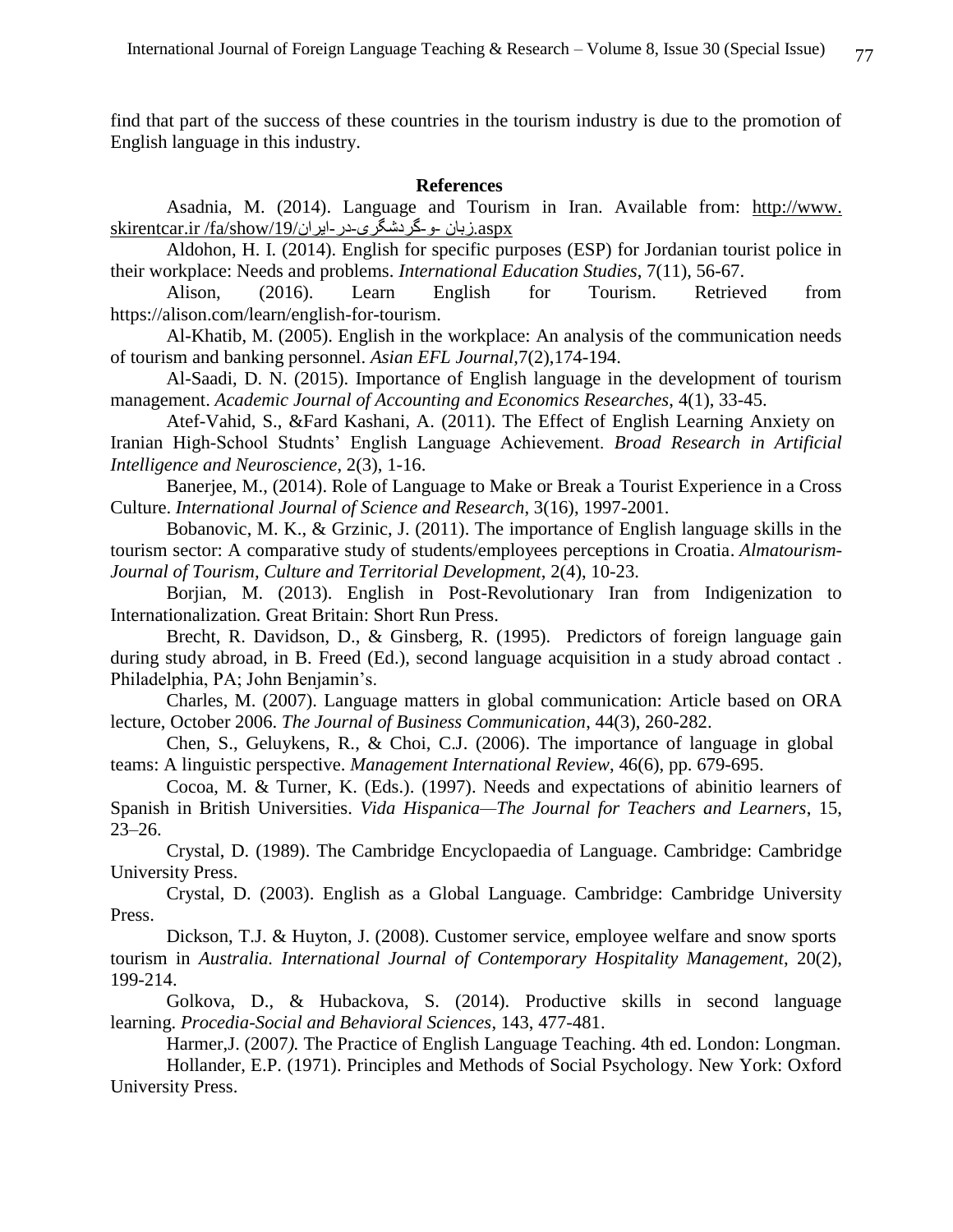Hulland, J. (1999). Use of partial least squares (PLS) in strategic management research: a review of four recent studies. *Strategic Management Journal*, 20(2), 195-204.

Karsten, L. (2006). Management concepts: their transfer and implementation. *Critical Perspectives on International Business*, 2(3), 195-207.

Kay, C. & Russette, J. (2000). Hospitality-Management Competencies: Identifying managers' essential skills. *Cornell Hotel and Restaurant Administration Quarterly*, 41(2), 52-63.

Kline, R. B. (2011). Principles and practice of structural equation modeling. New York: The Guilford Press.

Leslie, D., & Russell, H. (2006). The importance of foreign language skills in the tourism sector: A comparative study of student perceptions in the UK and continental Europe. *Tourism Management*, 27(6), 1397-1407.

Leslie, D., Russell, H., & Govan, P. (2004). Foreign language skills and the needs of the UK tourism sector. *Journal of Industry and Higher Education*, 18(4), 255–267.

Lindsay, C. and Knight, P. (2006). Learning and Teaching English. Oxford: OUP.

Lohrey, J. (2017). Importance of Listening in Business Communications. Retrieved from [http://smallbusiness.chron.com/importance-listening-business-communications-75782.html.](http://smallbusiness.chron.com/importance-listening-business-communications-75782.html)

McLaren, D. and Madrid, N. (1996) A handbook for TEFL. Alcoy: Marfil.

Mundhe, G. B. (2015). Teaching receptive and productive language skills with the help of techniques, *Pune Research*, 1(2), 1-6.

Oxford, R., (2001) Integrated Skills in the ESL/EFL Classroom. ESL Magazine, (6)1, 102-119.

Prabhu, A., & Wani, P. (2015). A study of Importance of English Language Proficiency in Hospitality Industry and the Role of Hospitality Educators in Enhancing the Same Amongst the Students. *ATITHYA: A Journal of Hospitality*, 1(1), 56-63.

Prachanant, N. (2012). Needs analysis on English language use in tourism industry. *Procedia-Social and Behavioral Sciences*, 66(7), 117-125.

Promrak, W., Wimolkasem, N., & Kongsom, T. (2015). Orientation Training Course for Tourism and Hotel Student Internship on English Listening and Speaking Skills. Paper presented at the International Conference on Language, Literature, Culture and Education, Thailand.

Ramnani, A. (2012). The Role of Language in Shaping the International Cultural Tourism Experience of Student-travellers. Master's Thesis. San Jose State University.

Richards, J. C., & Schmidt, R. W. (2013*).* Longman dictionary of language teaching and applied linguistics*.* United Kingdom: Routledge.

Rivers, W. (1966). Listening comprehension. *Modern Language Journal*, 50(4): 196-204.

Schumacker, Randall; Richard, Lomax. (2010), A beginner's guide to structural equation modeling. United Kingdom: Routledge.

Shuib, M., Kamil, S. R. A., Abdullah, S., & Mapjabil, J. (2010, December). A Study of Homestay Operators and International Guests English Language Oral Interaction. In Proceedings of Regional Conference on Tourism Research (264-272).

Simion, M. O. (2012). The importance of teaching English in the field of tourism in universities. *Annals-Economy Series*, 2, 152-154.

Sindik, J., & Božinović, N. (2013). Importance of foreign languages for a career in tourism as perceived by students in different years of study. *Tranzicija*, 15(31), 16-28.

Smith, W. P. (2016). Reading Strategies. Retrieved from [http://wpsmith.net/.](http://wpsmith.net/)

Su, Y. C. (2007). Students' changing views and the integrated-skills approach in Taiwan's EFL College classes. *Asia Pacific Education Review*, 8(1), 27-40.